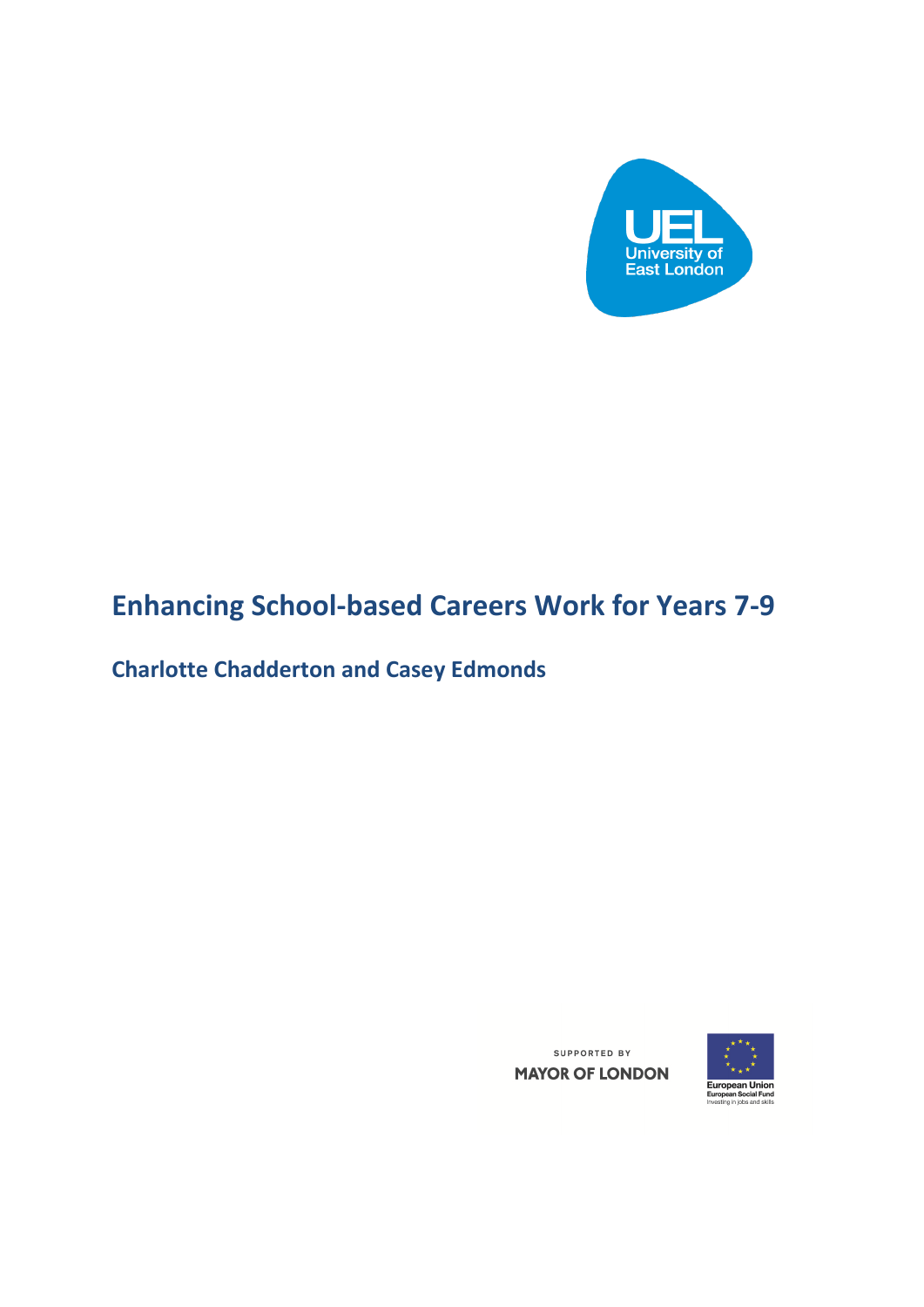## **Contents**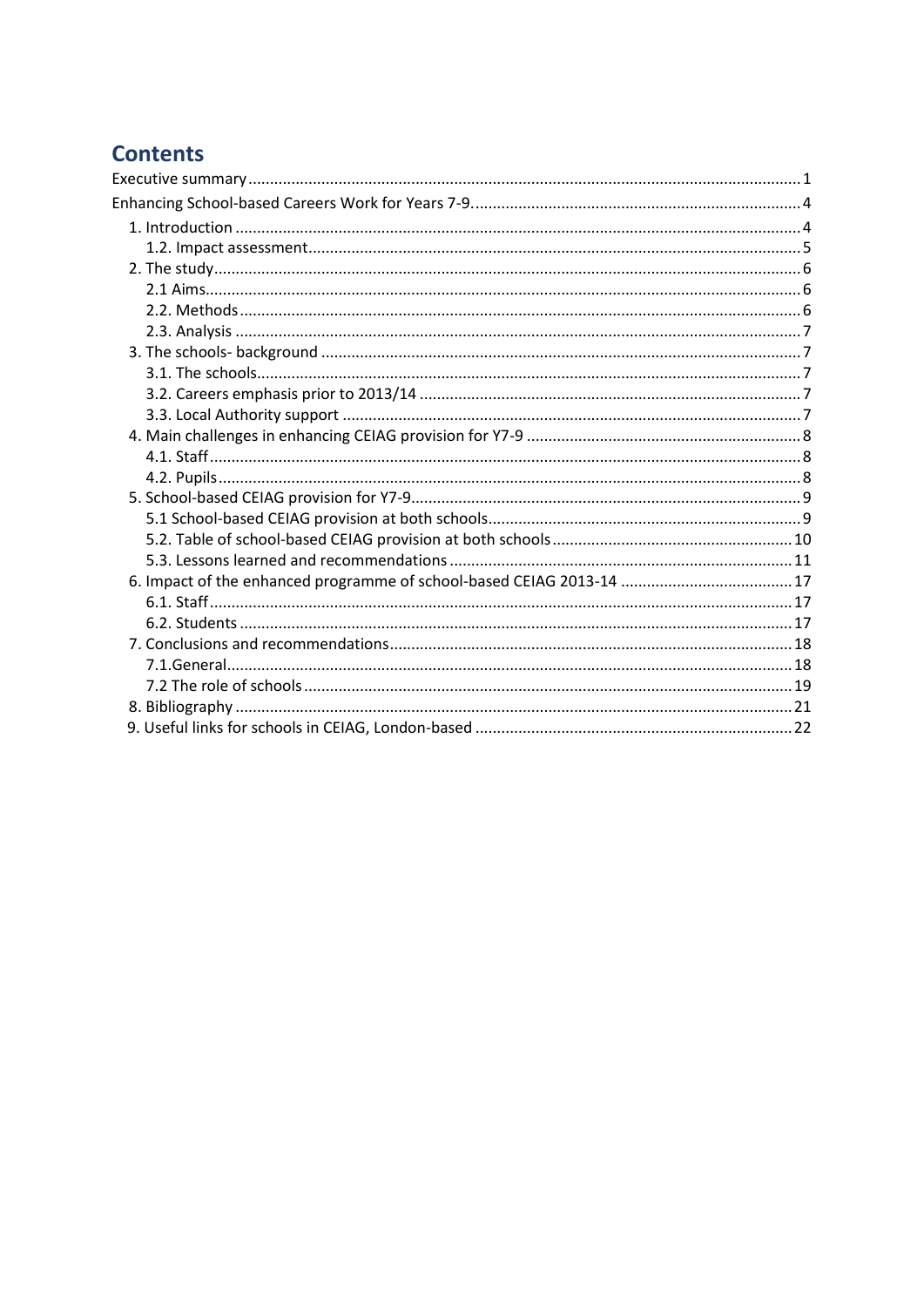#### <span id="page-2-0"></span>**Executive summary**

#### **1. Summary**

This study developed and tested ways of enhancing school-based Careers Education, Information, Advice and Guidance (CEIAG) for pre-GCSE pupils and worked towards a wholeschool CEIAG strategy in two schools in East London in light of the shift of responsibility for careers work from the local authority to schools themselves. The project focuses particularly on Careers Education, understood as providing the wider context for the one-to-one Careers Advice and Guidance sessions more commonly associated with careers work. The following, based on our experiences in this project, provides summary guidance points for schools and other partners and can be used as a checklist to support schools to develop their CEIAG programmes, although it in no way comprises a comprehensive list of possibilities. More detail can be found in the full report attached. It should be noted that the local authority continues to provide CEIAG in these boroughs, and we are aware that this is not the case in all boroughs nationally, or even within Greater London.

#### **2. Impact assessment**

Funding has been received from the Aldgate and Allhallows Foundation, Tower Hamlets, to continue to monitor the impact of this project over five years in one of the schools, by tracking the same group of pupils as they experience different CEIAG inputs and make educational and careers decisions. This report reflects the initial impact analysis, which will be added to through the additional funding.

#### **3. Conclusions and recommendations**

Some schools are somewhat unprepared for their new statutory requirement to provide CEIAG and would benefit from increased support and guidance. However, the shift in responsibility from the local authority to schools has, to some extent, opened up the potential for more flexibility in terms of CEIAG work. This study suggests that although 'Careers Education' has been removed from the statutory requirement, it adds considerable value to any CEIAG programme, provides the wider context in which effective Careers Guidance can take place and can make a real difference from Y7 upwards.

In the schools in which we worked, enhancing the Careers Education aspect of the CEIAG programme had a positive impact on staff and pupils. Awareness was raised among the staff of their statutory duty to provide careers guidance, many of whom had been unaware of this prior to the project and had not considered careers work something they could contribute to. There was some evidence of increased staff engagement, of more staff making explicit connections with careers in their work with pupils, and of careers becoming generally more integrated into the school culture and curriculum. Equally, although the pupils interviewed at the start of the project had ideas about what they wanted to do in the future, most of these aspirations were quite traditional and there was much uncertainty about different routes, opportunities and relevant subject choices. The Careers Education work conducted with Years 7-9 was shown to provide context for GCSE choices, widen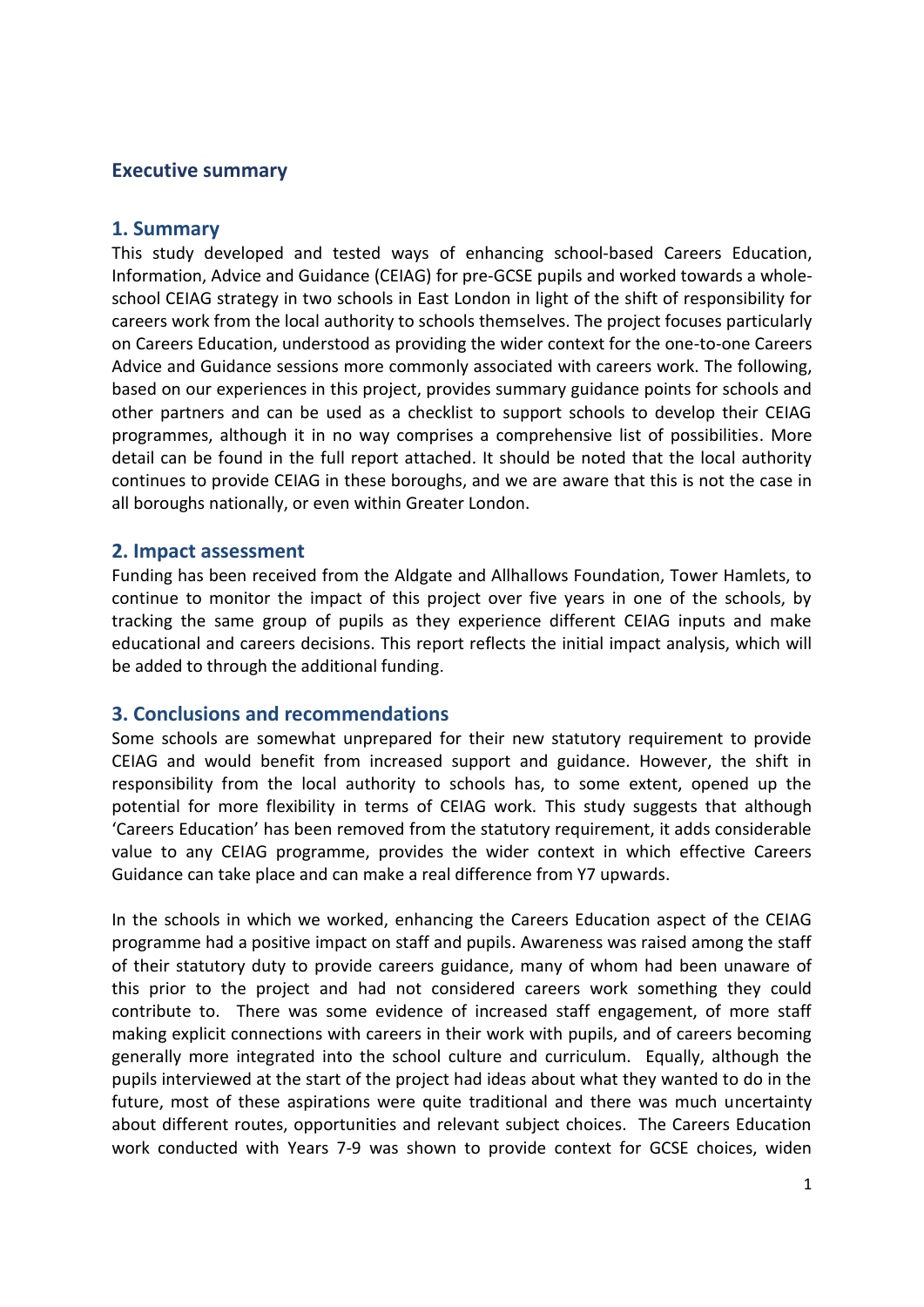pupils' horizons, help them to aspire higher or more realistically, increase their awareness of alternative pathways and increase confidence levels about the future.

## **3.1. The role of schools**

There is a great deal that schools themselves can do to enhance their CEIAG work. From our experiences on this project, the following recommendations can be made:

### **3.2. Internal provision**

- CEIAG should be a strategic priority for the school. The Headteacher needs to be fully on board and provide leadership.
- CEIAG work should be overseen by a member of the senior leadership team who directly line manages and supports a Careers Coordinator.
- A school governor should be selected to champion CEIAG and to provide extra leadership, support and monitoring.
- A staff working group can help progress the CEIAG agenda and raise awareness and enthusiasm among staff.
- A student working group can give pupils a voice in the CEIAG agenda and raise awareness and enthusiasm among the pupil body for CEIAG.
- Centralised records should be kept on pupil destinations, achievement, guidance and aspirations and used to inform the CEIAG programme.
- CPD for the Careers Coordinator is important for keeping up-to-date with a fastchanging area.
- CPD sessions for teaching staff in CEIAG can give them the opportunity to communicate about what they do already to create a more structured approach, and support them to integrate careers work into their subject areas.
- CEIAG opportunities and pathways can be made more familiar to pupils by increasing visibility through wall displays, noticeboards and screens around the school.
- The links between individual subjects and study routes/ careers should be made clear for pupils choosing their GCSE options, integrated into individual subjects and at 'Options' events.
- Pupils should have the opportunity to find out about the full range of different kinds of education and training routes, from Russell Group universities to apprenticeships and NVQs.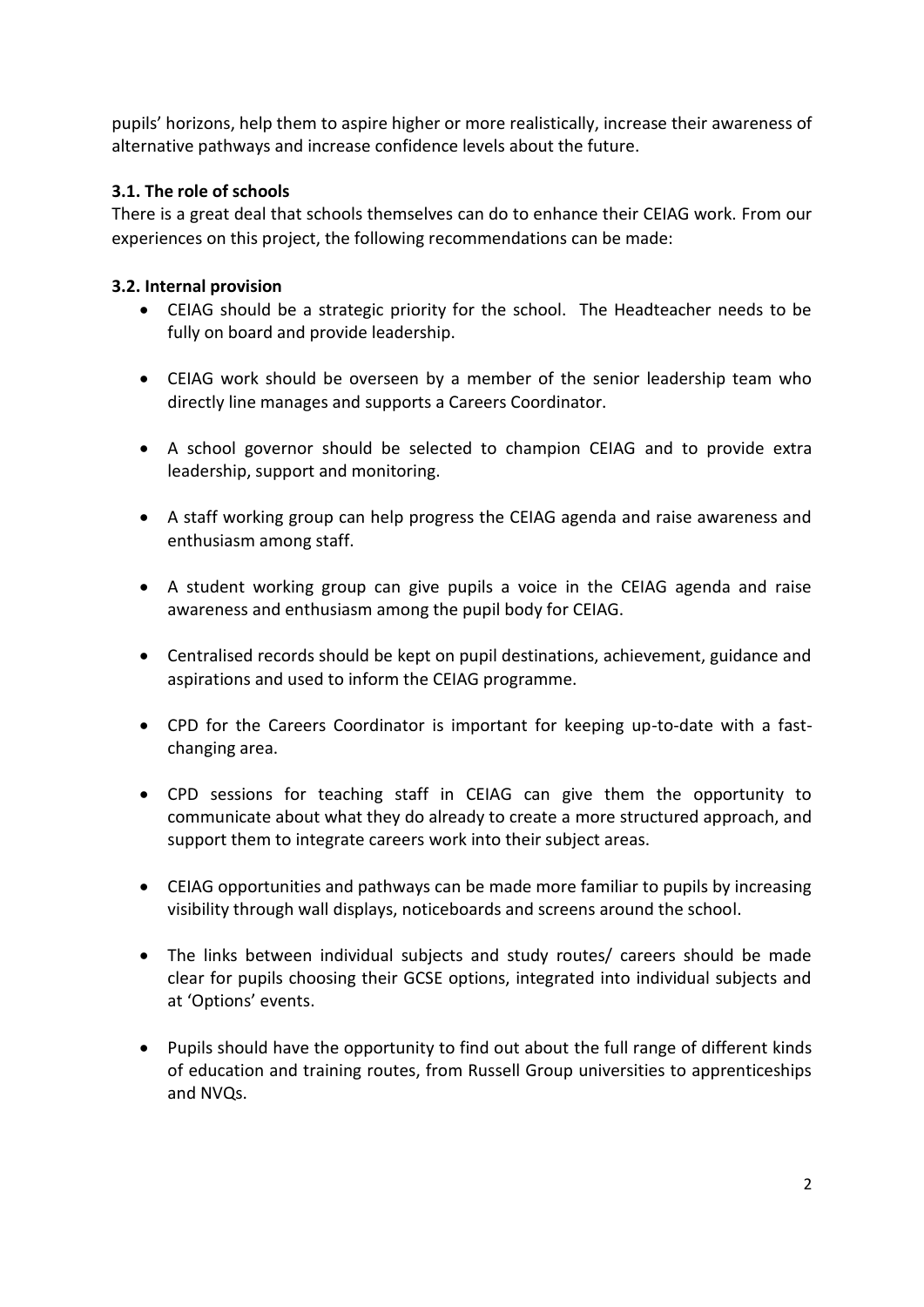- Off-timetable activities (full or half day) organised in-house which can provide industry insights can support regular curriculum work in CEIAG and inspire pupils. Advantages include it being free of cost and volunteer speakers can be found using the staff's own contacts. Disadvantages include it requiring a lot of school resources in the form of staff time, and the activities will therefore need the full support of teaching staff to make them work well.
- Advice and information sessions for parents can help engage parents and update their knowledge of the labour market and opportunities - particularly important as families are the most influential group over a young person's educational decisions.

#### **3.3. External support for schools**

- Schools would appreciate more support in delivering CEIAG provision, including more comprehensive Labour Market Information (LMI), and timely information on events and opportunities. Some Local Authority careers services provide services such as these for a fee, which schools could potentially make more of. The National Careers Service (NCS) is also planning an extension of its services to provide such support in the near future.
- A regularly-updated database of local organisations and employers who provide careers input would be very useful to schools. The NCS and GLA are planning on providing this service.
- Working with external education providers for one-off activities can provide industry insights and increase employer engagement, and can be a good option if the school doesn't have the resources to organise an event in-house. However, this can be expensive (costs vary), external companies vary and do not always deliver what they promise, and the school needs to ensure that the input will be explicitly careersrelated and check the suitability of materials beforehand.
- Several local and national employers offer CEIAG programmes which provide longer programmes of engagement such as mentoring and visits. These vary considerably and work best if they are part of a structured programme.
- Several local and national providers offer careers-related trips for school groups which can broaden pupils' horizons and provide Careers Education. These are particularly beneficial if the careers element is made explicit.
- Online resources can be a good way of engaging large numbers of pupils at the same time, or giving them the chance to research careers and opportunities at their own pace. However, specific programmes vary considerably, and computer access is lacking in some schools.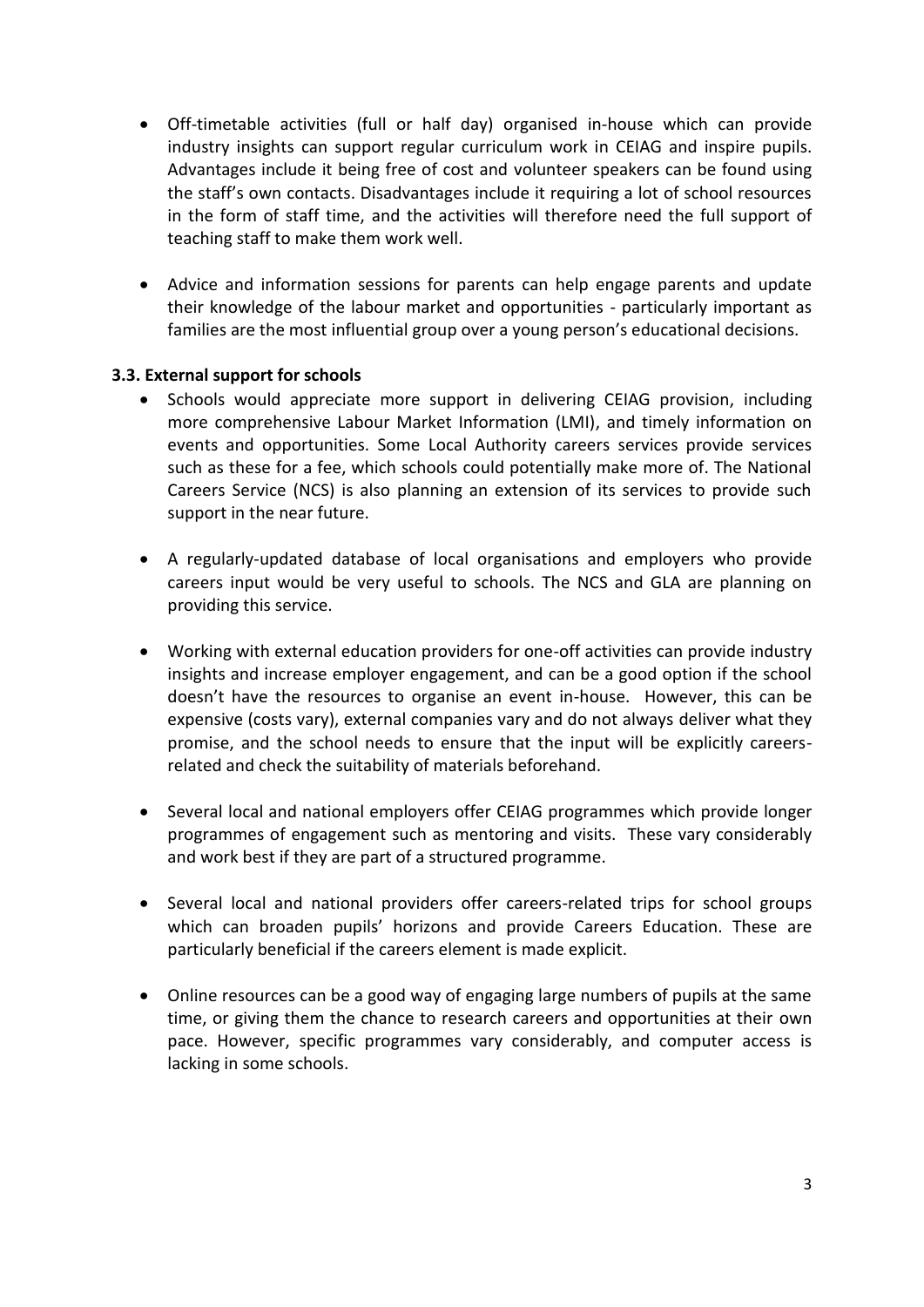## <span id="page-5-0"></span>**Enhancing School-based Careers Work for Years 7-9.**

## <span id="page-5-1"></span>**1. Introduction**

This 10-month study developed and tested ways of enhancing school-based Careers Education, Information, Advice and Guidance (CEIAG) for pre-GCSE pupils and worked towards a whole-school CEIAG strategy in two schools in East London in light of the shift of responsibility for careers work from the local authority to schools themselves. The project focuses particularly on Careers Education, understood as providing the wider context for the one-to-one Careers Advice and Guidance sessions more commonly associated with careers work. The following, based on our experiences in this project, provides summary guidance points for schools and other partners and can be used as a checklist to support schools to develop their CEIAG programmes, although it in no way comprises a comprehensive list of possibilities.

Evidence shows that good CEIAG helps young people make the right choices regarding education and employment, raise aspirations, motivation and achievement, and reduce the likelihood of them ending up in the NEET (Not in Education, Employment or Training) category (OECD, 2010; Mann, 2012). Recent British research shows that there is a statistically significant positive relationship between the number of employer contacts a person between the ages of 14 and 19 experiences in school, and their confidence in progressing towards their career goals, the likelihood of them not being in the NEET category and their earnings at 19-24. Those who recalled four or more employer-related activities were five times less likely to be NEET and earned 16% more than peers who recalled no activities at all. These findings were not linked to highest level of qualification (Mann, 2012).

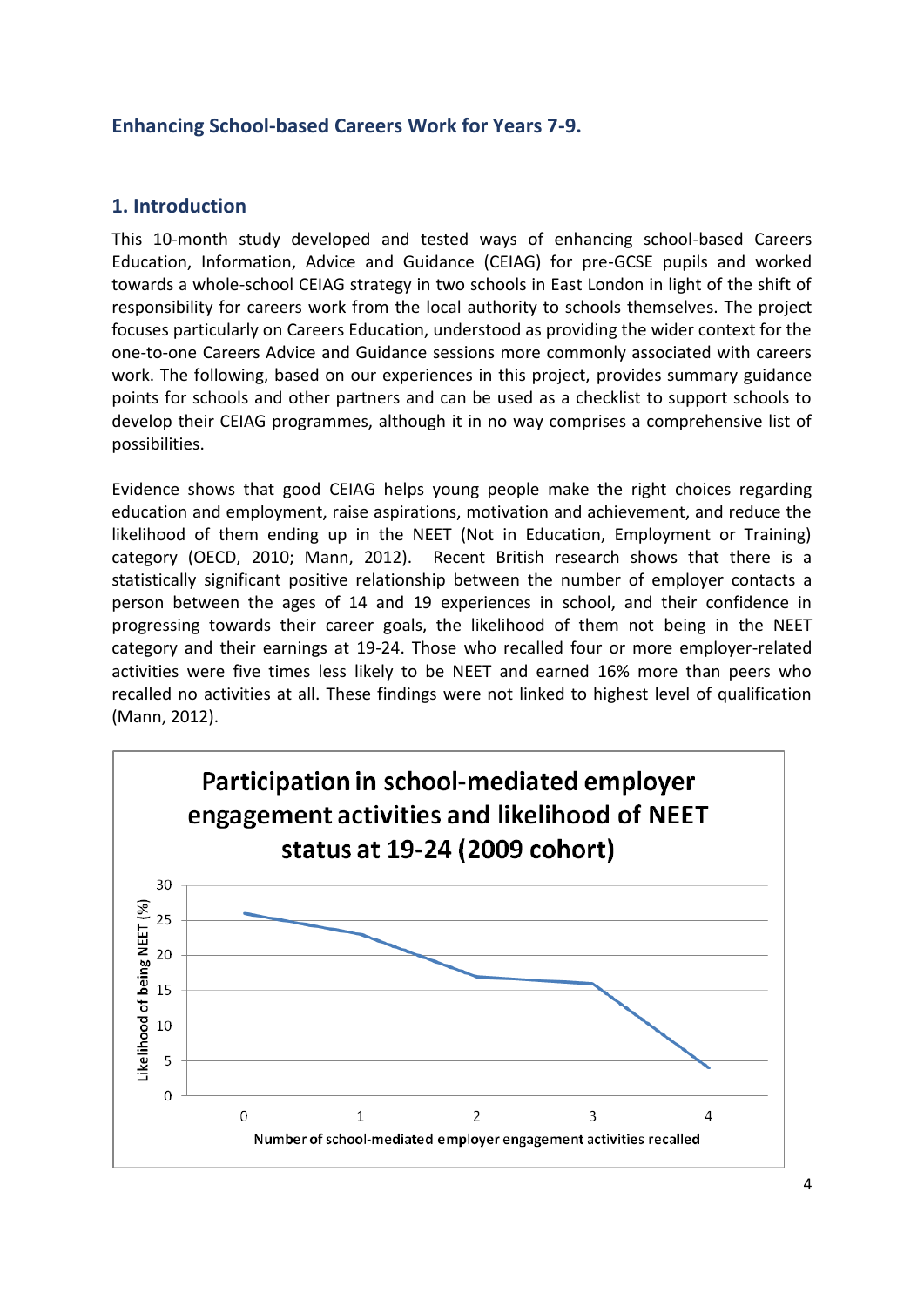The Education Act 2011 handed over responsibility for careers work to schools, having withdrawn most of the national funding from Local Authority-led Connexions, the external holistic support service whose remit was to provide all kinds of IAG to young people in England. (Local Authorities still carry the remit to provide targeted careers guidance to those with special educational needs, and those who are disengaged or at risk of disengaging. However, schools have not been provided with any extra funds to fulfil this statutory requirement. Schools can therefore choose whether to commission from the Local Authority (if a service is provided), commission from private providers, take CEIAG provision in-house, or a combination of these (London Councils 2013).

This project focuses in particular on Careers Education, as opposed to Careers Advice and Guidance. Careers Guidance is normally understood as individual support provided on a one-to-one basis to support transitions and decision-making. Careers Education in schools is understood as a more integrated approach to careers work in the school and curriculum, which provides the wider context for individual advice and guidance. It includes topics such as understanding the labour-market, different transition routes and job families, making explicit links between subject areas and careers, and also a wider understanding of decisionmaking processes and life and career management skills. The requirement for schools to provide Careers Education has been removed from the updated statutory requirement, which states that schools should provide 'independent' and 'impartial' Careers Guidance (DfE 2014). However, good Careers Education adds value to Careers Guidance, and it is for this reason that we have focussed particularly on Careers Education. The statutory guidance also focuses strongly on links with employers. We therefore looked to enhance these as part of the project.

Although the careers work conducted as part of this project involved whole year groups, the groups of pupils who we tracked most closely in evaluating the project were middleattainers. Studies highlight the particular difficulties of the middle-attainment group, as one of the groups most in need of CEIAG because of the potentially wide range of academic and vocational options open to them, but least likely to receive adequate support (Colley et al, 2010; Fuller, 2012).

We also focus in this project on years 7-9. This is because despite evidence to show that careers work is more beneficial the earlier it begins, and provides context for GCSE choices made in Y9, most secondary schools only engage with CEIAG in years 10 and 11 (e.g. Morgan et al, 2007).

#### <span id="page-6-0"></span>**1.2. Impact assessment**

Funding has been received from the Aldgate and Allhallows Foundation, Tower Hamlets, to continue to monitor the impact of this project over five years in one of the schools, by tracking the same group of pupils as they experience different CEIAG inputs and make educational and careers decisions. This report reflects the initial impact analysis, which will be added to through the additional funding.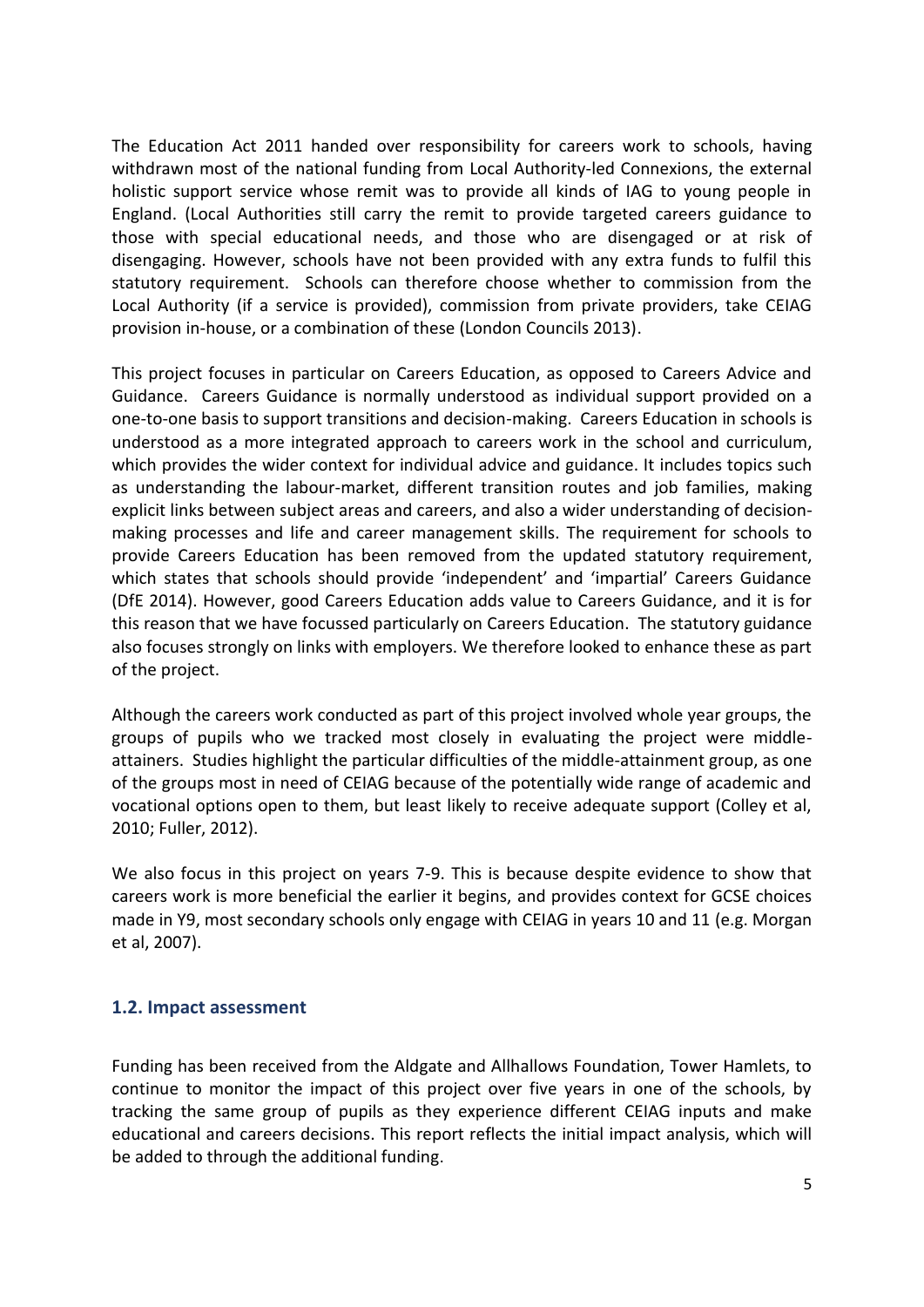## <span id="page-7-0"></span>**2. The study**

The study was conducted by researchers at the Cass School of Education and Communities, University of East London.

## <span id="page-7-1"></span>**2.1 Aims**

The study aimed to:

- map the current CEIAG infrastructure for young people in two case study schools;
- raise awareness in the two schools of the importance of effective CEAIG;
- support the individual schools to work towards developing a fully-integrated CEIAG strategy tailored to the school;
- pilot models of school-based CEIAG for Y7-9 to provide context to young people's transitions and broaden young people's aspirational horizons;
- make practical recommendations on effective, appropriate and relevant schoolbased CEIAG which are potentially replicable.

## <span id="page-7-2"></span>**2.2. Methods**

Stage 1 Mapping, preparation, planning

- Map CEIAG provision for the two case schools and identify gaps in provision and challenges to improvement.
- In each school, work with the head teacher, school careers coordinator, selected subject teachers, local careers advisors, selected young people, parents and local employers/ employers' networks in order to develop potential alternative CEIAG models to address gaps and challenges, which build on and enhance current practice.

Stage 2 Test some preferred models through delivery in the case schools.

Stage 3 Evaluation

- A sample group of young people in the middle attainment group from each school was tracked throughout the project to record experiences and perceptions of CEIAG, shifting aspirations, transitions and achievements.
- Young people were selected according to predicted GCSE grades; middle-attainers were considered those likely to gain 4-7 GCSEs (A\*-C).
- In School 1, Y7-9 (n=21) were interviewed; in School 2, Y 7-8 (n=15). The young people were interviewed in focus groups at the beginning of the project and again at the end. One-to-one interviews were conducted with 12 members of staff at each school at the beginning of the project, and again with 5 at the end.
- The data was supplemented by many informal conversations with staff and students throughout.
- Observations were conducted of different CEIAG-related sessions and notes taken.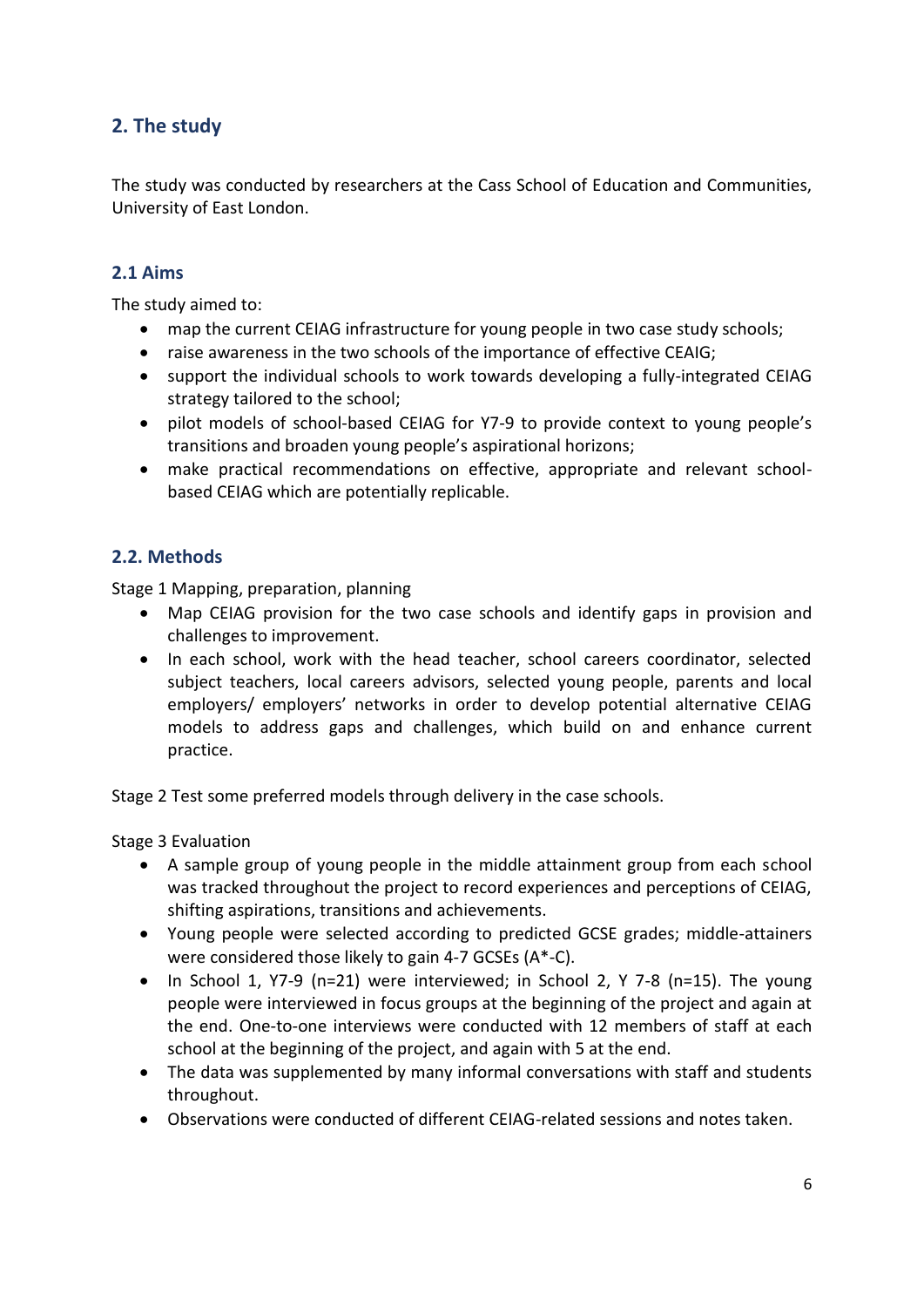## <span id="page-8-0"></span>**2.3. Analysis**

Data was collected and analysed with reference to the Career Development Institute's guidelines (2013) *The ACEG framework for careers and work-related education,* published by the Association for Careers Education and Guidance, and also the recent OFSTED report (2013) *Going in the right direction? Careers guidance in schools from September 2012.* 

## <span id="page-8-1"></span>**3. The schools- background**

## <span id="page-8-2"></span>**3.1. The schools**

Two schools volunteered to take part in the study.

- *School 1* is located in Newham. It is a mixed, 11-16 school in a deprived area with a large number of pupils eligible for free school meals.
- *School 2* is located in Tower Hamlets. It is a single-sex girls' school with a sixth form in an area of high deprivation with a high number of pupils eligible for free school meals.

The schools have been anonymised in the report to maintain confidentiality.

## <span id="page-8-3"></span>**3.2. Careers emphasis prior to 2013/14**

- In both schools explicit careers work focussed on Y11, with some work in Y10, and the sixth form in School 2;
- The main focus was Careers Advice and Guidance, mainly college applications, work experience and 1-1 guidance interviews, with one-off visits to career fairs and universities;
- Little Careers Education was taking place, and that which was happening was not happening in a structured way;
- There was little provision for Y7-9, except for Options events for Y9, and some good work in individual subjects which was careers-related, but mostly not explicitly so .

#### <span id="page-8-4"></span>**3.3. Local Authority support**

- Although funding has been withdrawn from CEIAG nationally, a good local authority service remains in both boroughs. In Newham support is provided by 15billion, formerly the Connexions service and now a privatised company which has won the contract from the LA to provide CEIAG in the borough. In Tower Hamlets it is provided by Tower Hamlets Careers Service.
- Free of cost, schools are provided with one-to-one guidance sessions for young people with Special Educational Needs (SEN) and young people at risk of becoming NEET in Y11.
- Both boroughs run a borough-wide Careers Network which meets regularly.
- Both services provide a range of other CEIAG support which has to be paid for which potentially includes group activities, Labour Market Information (LMI) for tutors, and subject-focussed careers work.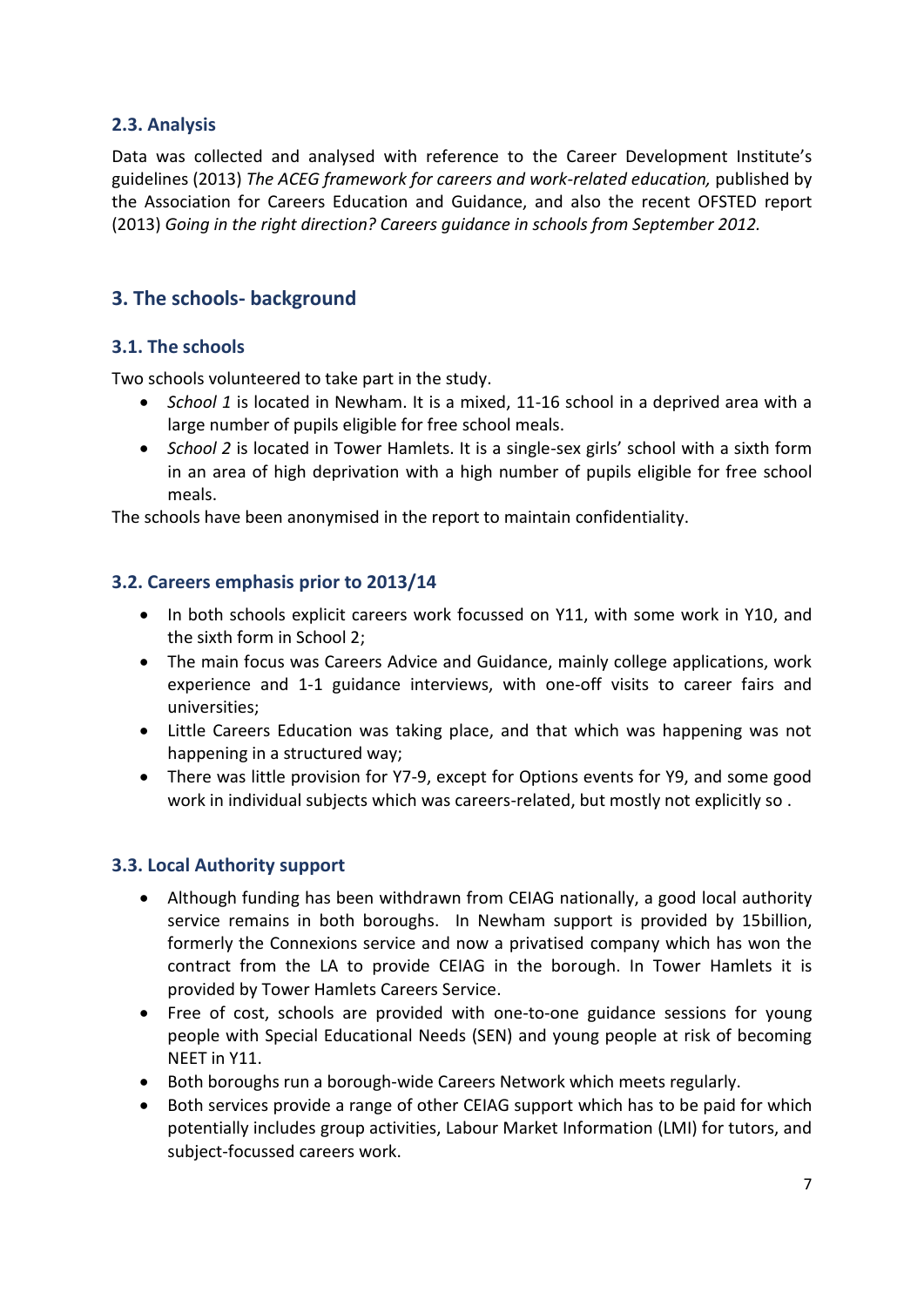- Despite the availability of these services, both schools felt to a certain extent unsupported with their new CEIAG remit.
- School 1 was buying in one-to-one guidance interviews for all of Y11, and for some Y10's from 15billion.
- School 2 was buying in guidance interviews from careers advisors from Prospects, who they consider more flexible.
- Both schools found it challenging to get more support for Careers Education activities, including groupwork and events, and had decided to look elsewhere for support in Careers Education.

## <span id="page-9-0"></span>**4. Main challenges in enhancing CEIAG provision for Y7-9**

#### <span id="page-9-1"></span>**4.1. Staff**

- Some staff are doing relevant and effective careers-related work in their own individual lessons; however this was largely uncoordinated;
- There was little awareness among teachers that CEIAG has moved into schools;
- Most teachers interviewed did not see careers as a joined-up effort across all subjects, and some did not see it as something they could contribute to;
- Wider employability skills were not explicitly recognised by some teachers;
- Staff knowledge of the London labour market was quite limited;
- There was low awareness of the potential of careers work to address inequalities;
- Some teachers are very keen to enhance the CEIAG input. However, teachers are already extremely busy and some feel that doing careers work is simply adding to an unrealistically long list;
- Some staff feel that pupils and their parents have very narrow expectations and aspirations, and that there may be "cultural issues", particularly with pupils of Asian heritage, which mean they are encouraged to aim only for professions such as law or medicine, and if they do not achieve these, to settle down and marry rather than working. It is possible that, whist there may be some truth in such statements (it is beyond the remit of this study to test this), this belief may also be contributing to negative attitudes among some teachers towards doing more careers work, because they believe they will have little influence.

## <span id="page-9-2"></span>**4.2. Pupils**

- Most of the students had thought about future aspirations and had an idea of what they wanted to do;
- Most of the professions which interested them are quite traditional and narrow, thus there is real scope for widening pupils' horizons regarding careers aspirations;
- Pupils also seemed to aspire quite highly, which challenges popular discourses about young people from disadvantaged backgrounds having 'low aspirations;'
- Some of their aspirations could be seen as somewhat unrealistic, thus there is a need to increase awareness about job families and alternative pathways;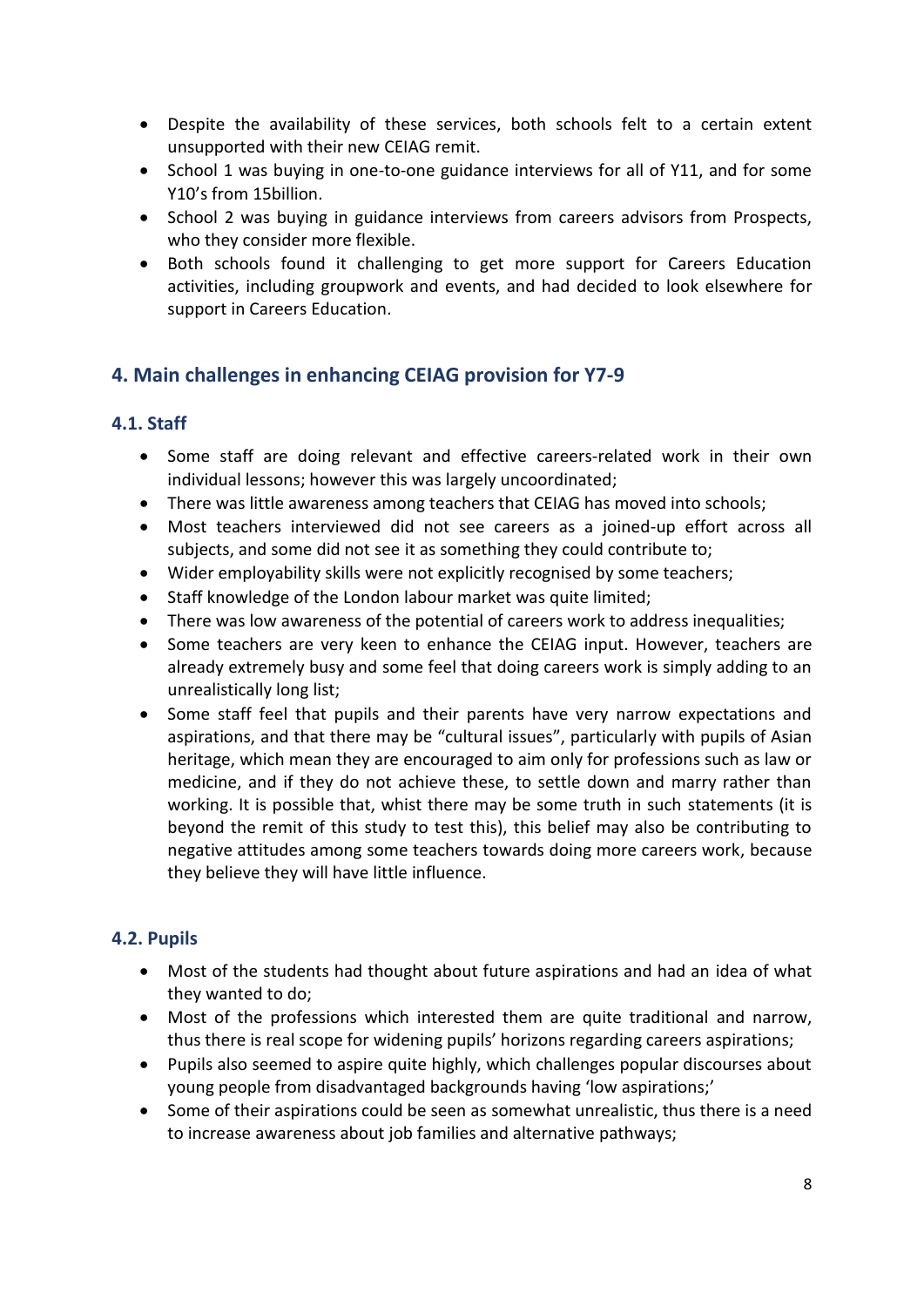- There was limited awareness around routes into particular professions and links between subjects and careers;
- Overall pupils reported that very few teachers at secondary school had asked them what they wanted to do (for some this was none at all, for some it was a form tutor, for a couple of individuals a subject teacher);
- They also reported that they could remember having done no, or very little, careersrelated work at secondary school;
- They reported that their families discuss aspirations and careers with them, and most were supportive of their dreams, but also expected them to do well. A couple reported that their parents wanted them to do something other than what they aspired to themselves;
- Y9 pupils reported that rather than asking them what they aspired to, teachers tried to encourage them to pick their own subject for GCSE, which lacks impartiality;
- Virtually none knew what an apprenticeship is;
- Y9 pupils interviewed at School 1 in January did not know who the Careers Coordinator was, had not at that stage had a careers fair or options evening and did not know when these would take place, nor when they would be required to choose their options, nor which subjects were optional and which core;
- All pupils interviewed agreed that they would appreciate some guided research time so they could find out more about different pathways and subject requirements.

## <span id="page-10-0"></span>**5. School-based CEIAG provision for Y7-9**

#### <span id="page-10-1"></span>**5.1 School-based CEIAG provision at both schools**

The table below shows the activity related to CEIAG for Years 7-9 at both schools. Some of this provision is related to changing school structures and practices in order to enhance provision, some refers to individual activities. Some relates to whole school approaches, and therefore inevitably impacts upon Years 7-9, and some relates directly to these cohorts. Some provision was in place when we started the project, and was in the process of being enhanced, some started as part of the project, and some is in the planning and preparation process. Only those activities which are planned but not fully prepared do not appear in this table, however, we do mention these in the detailed sections below as recommendations. There are elements of Careers Education which were not tested as part of this project, and further links are provided at the end of the report for those seeking more information.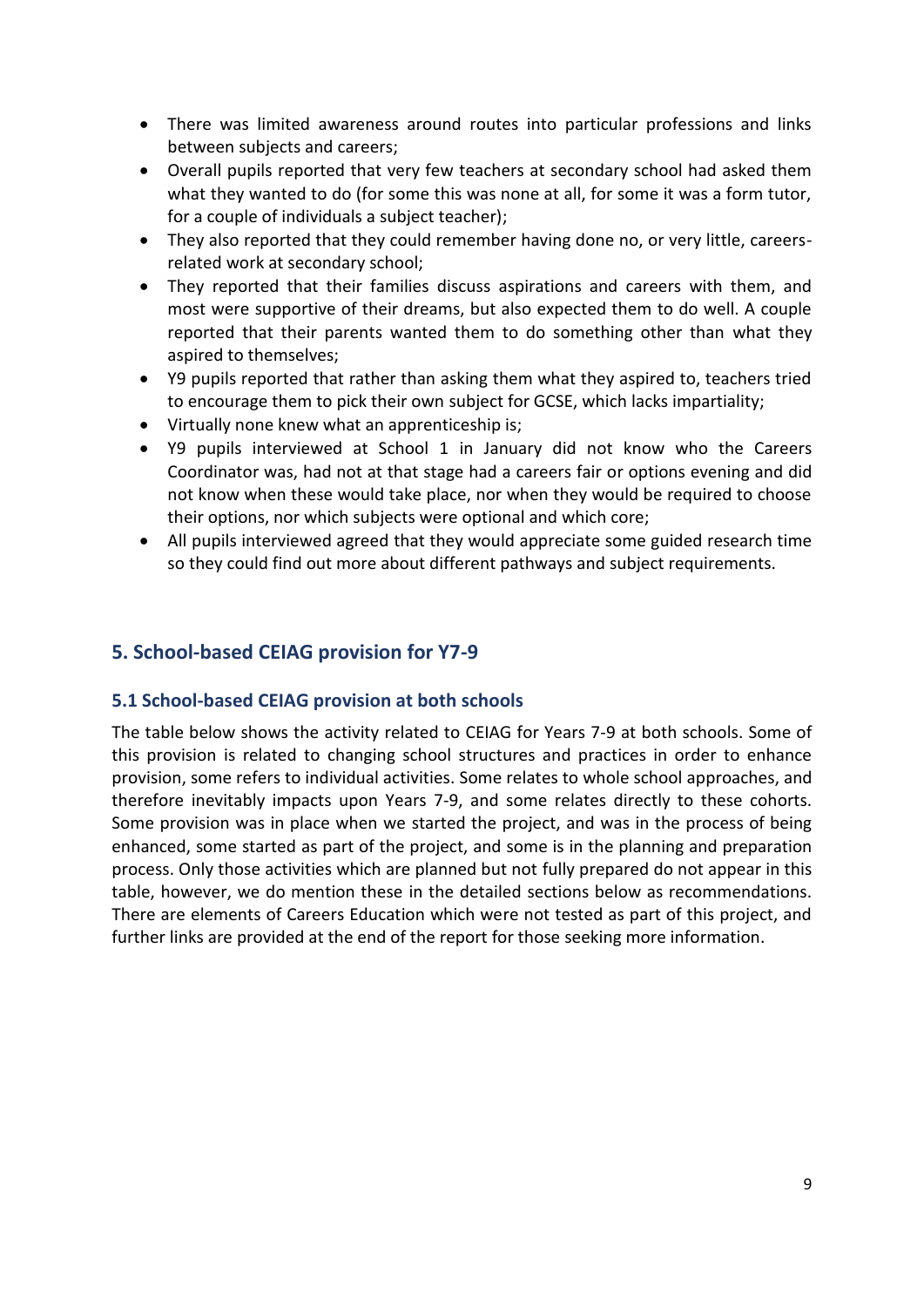## <span id="page-11-0"></span>**5.2. Table of school-based CEIAG provision at both schools**

| Provision/enhancement/                       | <b>School</b>  | Length of       | Who was              | How many            |
|----------------------------------------------|----------------|-----------------|----------------------|---------------------|
| activity                                     |                | time            | involved             | were                |
|                                              |                |                 |                      | involved            |
| <b>Careers leadership</b>                    | <b>Both</b>    | ongoing         | Senior Leadership    | Whole               |
|                                              |                |                 | Team                 | school              |
| <b>Whole school CEIAG strategy</b>           | <b>Both</b>    | ongoing         | <b>Staff</b>         | Whole               |
|                                              |                |                 |                      | school              |
| <b>Careers coordination</b>                  | <b>Both</b>    | ongoing         | Senior Leadership    | Whole               |
|                                              |                |                 | Team                 | school              |
| <b>Staff advisory group</b>                  | School         | ongoing         | Group of staff       | Approx 10           |
|                                              | $\overline{2}$ |                 | volunteers           | members of<br>staff |
| Pupil advisory group on                      | School         | Emerging,       | Representatives      | Approx 6            |
| careers                                      | 1              | to be           | from existing Pupil  | pupils              |
|                                              |                | ongoing         | <b>Voice Group</b>   |                     |
| <b>CPD for staff on CEIAG</b>                | School         | Two             | Voluntary            | $12 - 15$           |
|                                              | $\overline{2}$ | sessions of     | members of staff     | members of          |
|                                              |                | an hour         |                      | staff               |
|                                              |                | each            |                      |                     |
| Improved record-keeping to                   | <b>Both</b>    | ongoing         | SLT, Careers         | N/A                 |
| inform CEIAG programme                       |                |                 | Coordinator, other   |                     |
|                                              |                |                 | staff as needed      |                     |
| <b>Careers learning better</b>               | Both           | ongoing         | All staff            | Whole               |
| integrated into the curriculum               |                |                 |                      | school              |
| <b>Options events for Y9</b>                 | <b>Both</b>    | ongoing         | SLT, Careers         | Staff and Y9        |
|                                              |                |                 | Coordinator,         |                     |
|                                              |                |                 | subject leaders, all |                     |
|                                              |                |                 | staff involved in    |                     |
|                                              |                |                 | teaching Y9          |                     |
| Improving visibility of careers              | <b>Both</b>    | ongoing         | All staff            | Whole               |
|                                              |                |                 |                      | school              |
| <b>CEIAG work with parents</b>               | School         | Emerging,       | Parent               | 2 people but        |
|                                              | $\overline{2}$ | to be           | representatives      | to be               |
|                                              |                | ongoing         |                      | extended            |
| <b>Mentoring programmes with</b>             | School         | ongoing         | Years 8-13           | Small               |
| employers                                    | $\overline{2}$ |                 |                      | groups; exact       |
|                                              |                |                 |                      | numbers             |
|                                              | School         | One whole       | Whole school         | unavailable         |
| <b>Annual 'School goes to London</b><br>Day' | 1              |                 |                      | Whole<br>school     |
|                                              |                | day<br>annually |                      |                     |
| The Big Bang exhibition                      | School         | One whole       | Several members      | Several             |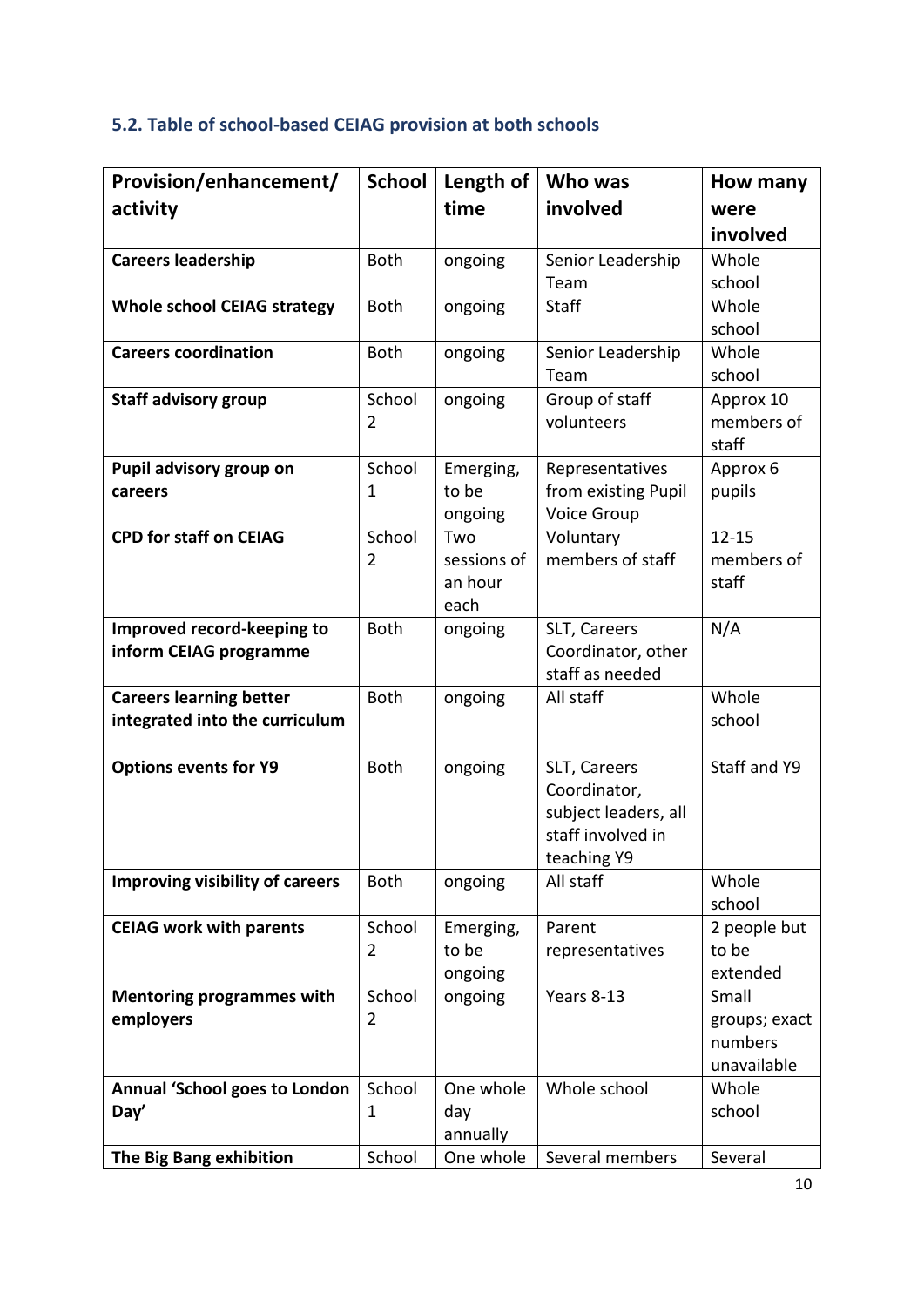|                                       | $\mathbf{1}$   | day        | of staff; Y8            | members of    |
|---------------------------------------|----------------|------------|-------------------------|---------------|
|                                       |                | annually   |                         | staff; Y8     |
| The Centre of the Cell                | School         | One whole  | Several members         | Several       |
|                                       | $\overline{2}$ | day        | of staff; Years 7-10    | members of    |
|                                       |                | annually   |                         | staff; Years  |
|                                       |                |            |                         | $7 - 10$      |
| 'Careers in Humanities day'           | School         | One whole  | Careers                 | Several staff |
|                                       | 2              | day        | Coordinator, staff      | members       |
|                                       |                |            | members, Y7             | and Y7        |
| <b>Getting Ahead</b>                  | School         | One whole  | Y9                      | Y9            |
|                                       | $\overline{2}$ | day        |                         |               |
| Pathways event                        | School         | One whole  | Careers                 | Several staff |
|                                       | $\mathbf{1}$   | day        | Coordinator, staff      | members       |
|                                       |                |            | members, Y9             | and Y9        |
| <b>Barclays LifeSkills Event</b>      | School         | One whole  | Careers                 | Several staff |
|                                       | $\mathbf{1}$   | day        | Coordinator, staff      | members       |
|                                       |                |            | members, 50% of         | and approx    |
|                                       |                |            | <b>Y7</b>               | 90 pupils     |
| <b>The Real Game</b>                  | School         | One whole  | Careers                 | Several staff |
|                                       | $\mathbf{1}$   | day        | Coordinator, staff      | members       |
|                                       |                |            | members, 50% of         | and approx    |
|                                       |                |            | <b>Y7</b>               | 90 pupils     |
| 'Careers in STEM day'                 | School         | One whole  | Careers                 | Several staff |
|                                       | $\overline{2}$ | day        | Coordinator, staff      | members       |
|                                       |                |            | members, Y7             | and Y7        |
| 'Careers in the Arts day'             | School         | One whole  | Careers                 | Several staff |
|                                       | $\overline{2}$ | day        | Coordinator, staff      | members       |
|                                       |                |            | members, Y8             | and Y8        |
| <b>Believe in Young People online</b> | School         | Approx.    | <b>Staff volunteers</b> | Figures not   |
| resource                              | $\overline{2}$ | two hours  | and Y8                  | available     |
|                                       |                | per person |                         |               |

## <span id="page-12-0"></span>**5.3. School-based CEIAG provision: detail and lessons learned**

This section provides detail of the enhancements in the schools' CEIAG programmes which have either taken place or are in the planning process, and which impact either on Y7-9, or the whole school. We focus on the lessons learned, based on the different models of delivery which we tested at the two schools, and we have made suggestions and recommendations based on these experiences.

### **5.3.1. Careers leadership**

 CEIAG should be a strategic priority for the school. The Headteacher needs to be fully on board and provide leadership. This will mean that wide-reaching changes can be made more easily.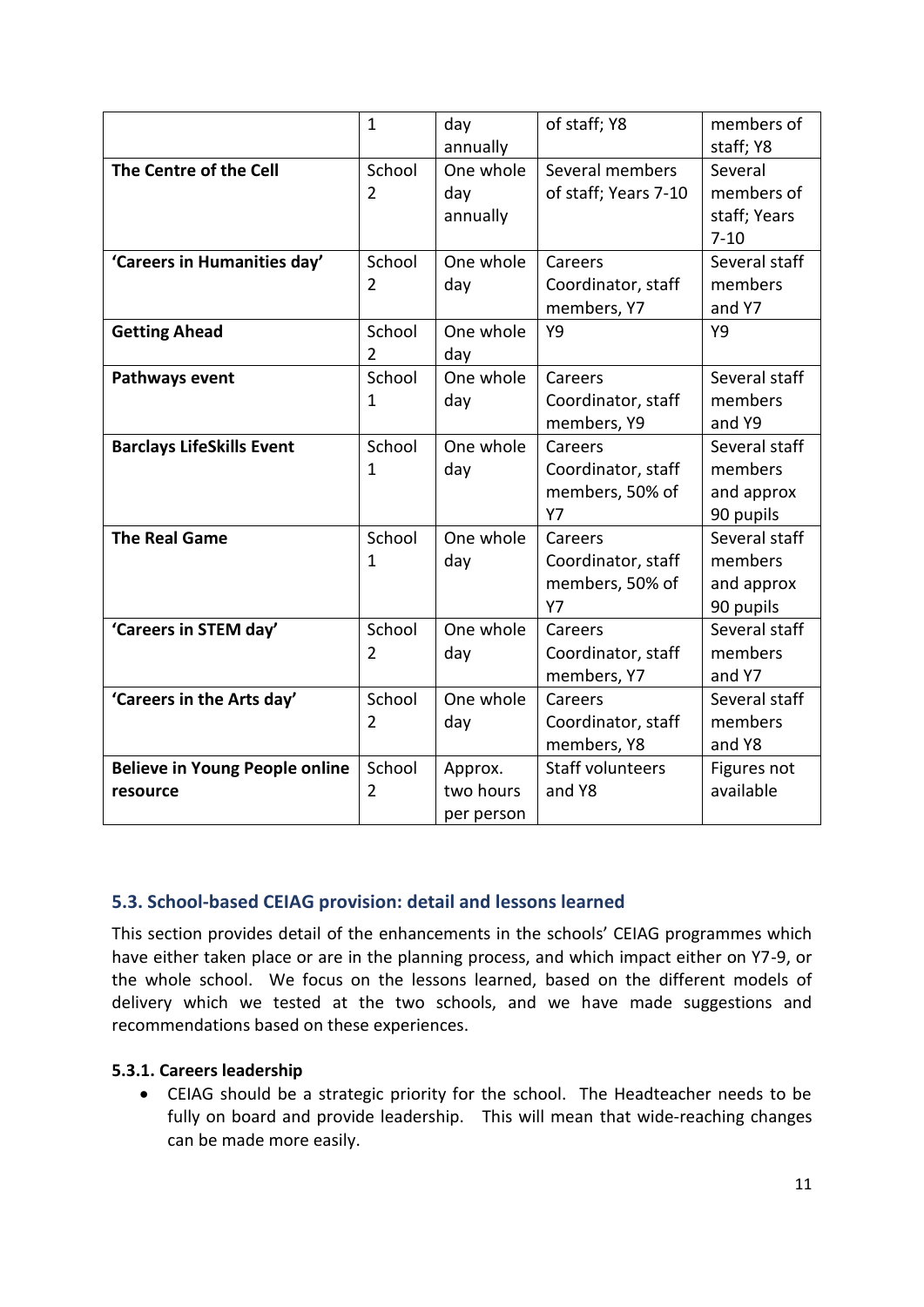A school governor should be selected to champion CEIAG to provide extra leadership, support and monitoring.

#### **5.3.2. Whole school approach**

• Schools should work towards developing a whole school CEIAG strategy.

#### **5.3.3. Careers coordination**

- CEIAG work should be coordinated by a member of the senior leadership team who directly supports and monitors a Careers Coordinator.
- Ideally, the careers coordinator should have some formal careers training, although at least two thirds of school careers coordinators in England do not.
- The careers coordinator should be a full-time post as it is a very time-consuming job.
- If the careers coordinator is not a member of teaching staff, this is advantageous in that s/he can devote time to careers. However, if s/he is a member of the support staff, s/he will probably have correspondingly low standing and will need extra support from SLT.
- CPD for the Careers Coordinator is important for keeping up-to-date with a fastchanging area, to be able to provide the best possible CEIAG programme. At School 1 the CC participated in *Excelling at Careers Education Inspections - Achieve Outstanding Careers Guidance' run by Understanding ModernGov (Cost: £445).* Sessions included:
	- o Understanding the role of careers education at inspection;
	- o Evidence success through destination data;
	- o Effectively develop partnerships with employers;
	- o Ensuring expertise in your workforce.

#### **5.3.4. Advisory groups**

- A CEIAG staff working group can help progress the CEIAG agenda and can raise awareness and enthusiasm among other staff to support initiatives.
	- o The senior leadership team does need to be perceived as leading the agenda, even if they do not always attend.
	- o It will work best if a key person from each department is a member.
- A student working group can give pupils a voice in the CEIAG agenda and raise awareness and enthusiasm among the pupil body for CEIAG.

#### **5.3.5. CPD for teaching staff**

- CPD sessions for staff in CEIAG can
	- o raise awareness of CEIAG and statutory guidance;
	- o update staff on the work at school; inspire them to support the CEIAG agenda;
	- $\circ$  give them the opportunity to communicate about what they do already in order to create a more structured and holistic school approach;
	- $\circ$  support them to integrate careers work into their subject areas and gain input on the CEIAG agenda.
- The regular CPD timeslot available at most schools can be used for these sessions.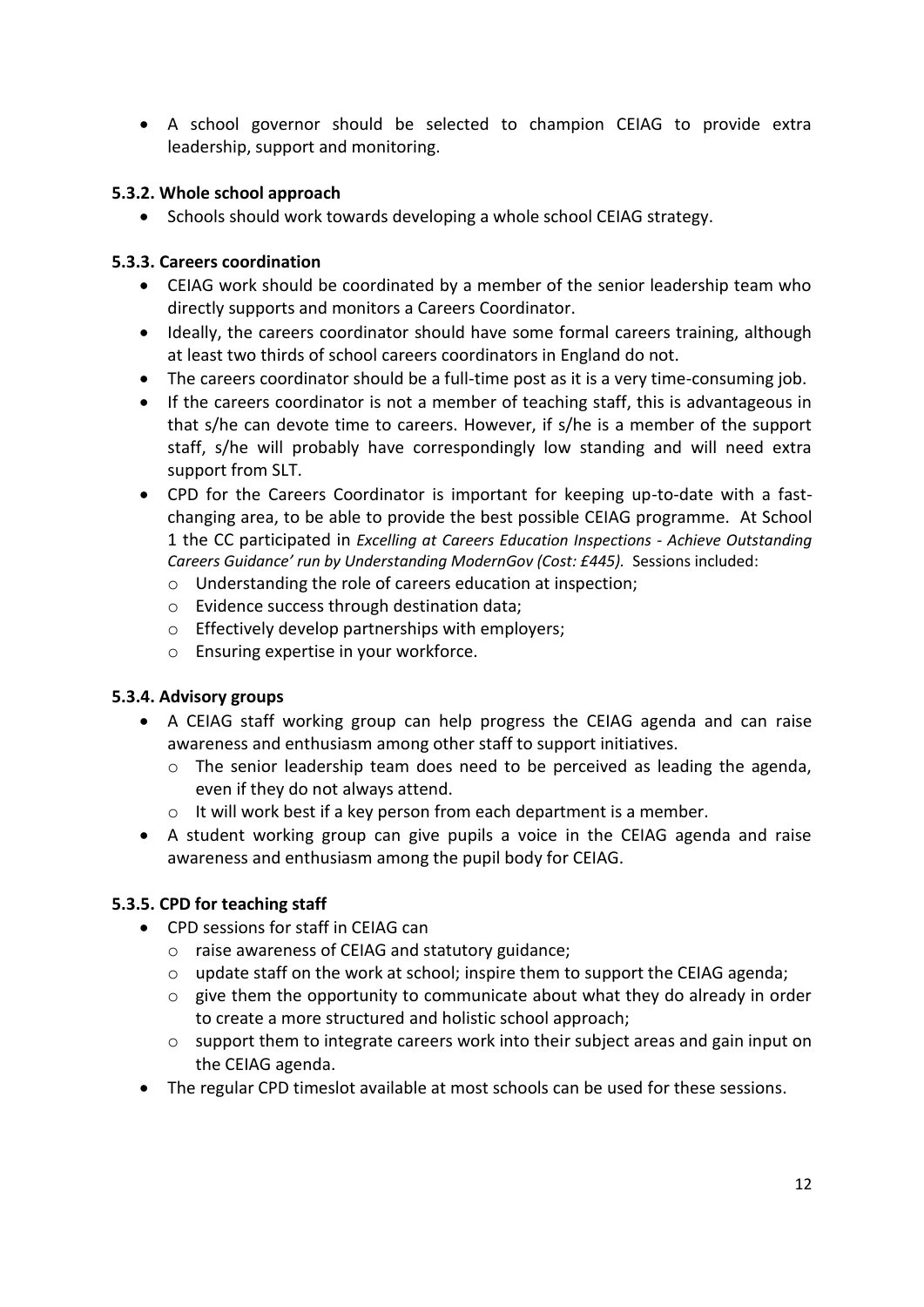### **5.3.6. Record-keeping**

- Centralised records should be kept on pupil destinations, achievement, guidance and aspirations which are accessible to all staff and easily interpreted, and should be used to inform the CEIAG programme.
- The records should be monitored by senior staff.
- Collecting destination data is particularly difficult for 11-16 schools, and arrangements should be made with local colleges where possible.

## **5.3.7. Careers learning integrated into the curriculum**

- Schools should aim to coordinate all careers-related activities in different subject areas into an overall careers strategy.
- Links should be made between individual subjects and potential careers /future opportunities in a specific field, for all years, not just Y10 and 11.
- Where careers-relevant skills are built, such as self-confidence, decision-making and problem-solving, the connections with careers should, where possible, be made explicit.
- Examples of good practice in Y7-9 included:
	- o In tutor groups or English: students research a job role and present their findings;
	- o IT and Computing: targeted sessions on jobs related to computing, including show videos on jobs, e.g. use of programming skills, creating apps, celebrities talking about how useful computing is. Session on 'Girls in Computing' to encourage a better gender balance.
	- o Modern Foreign Languages: Business Spanish is available as an option in Y9, and includes sessions on CV writing;
	- o Maths: teachers explicitly apply learning to real life situations in all aspects of Maths.
	- o History: a murder mystery exercise where pupils have to discover the skills of a historian.
- A 'How far is work-readiness incorporated in lessons?' survey run by students in Y8 and 9. The results will inform some careers lessons which will be delivered to Y7 and 8 by a group of student learning ambassadors next year.

#### **5.3.8. Options events for Y9**

- 'Options' events for Y9 should take place as early in the year as possible to leave plenty of time for decision-making and questions.
- All subjects should make clear links between the subject area and related study routes, including possible apprenticeships, and related careers and pathways.
- Where the event involves going round to different subject classrooms, materials should be provided about related courses of study and professional areas and transferable skills.

#### **5.3.9. Visibility of careers**

CEIAG opportunities and pathways can be made more familiar to pupils by increasing visibility around the school, in both classrooms and communal areas. Staff can also refer to these so that pupils notice them. Examples included:

• a wall display with stories of the pathways of ex-pupils;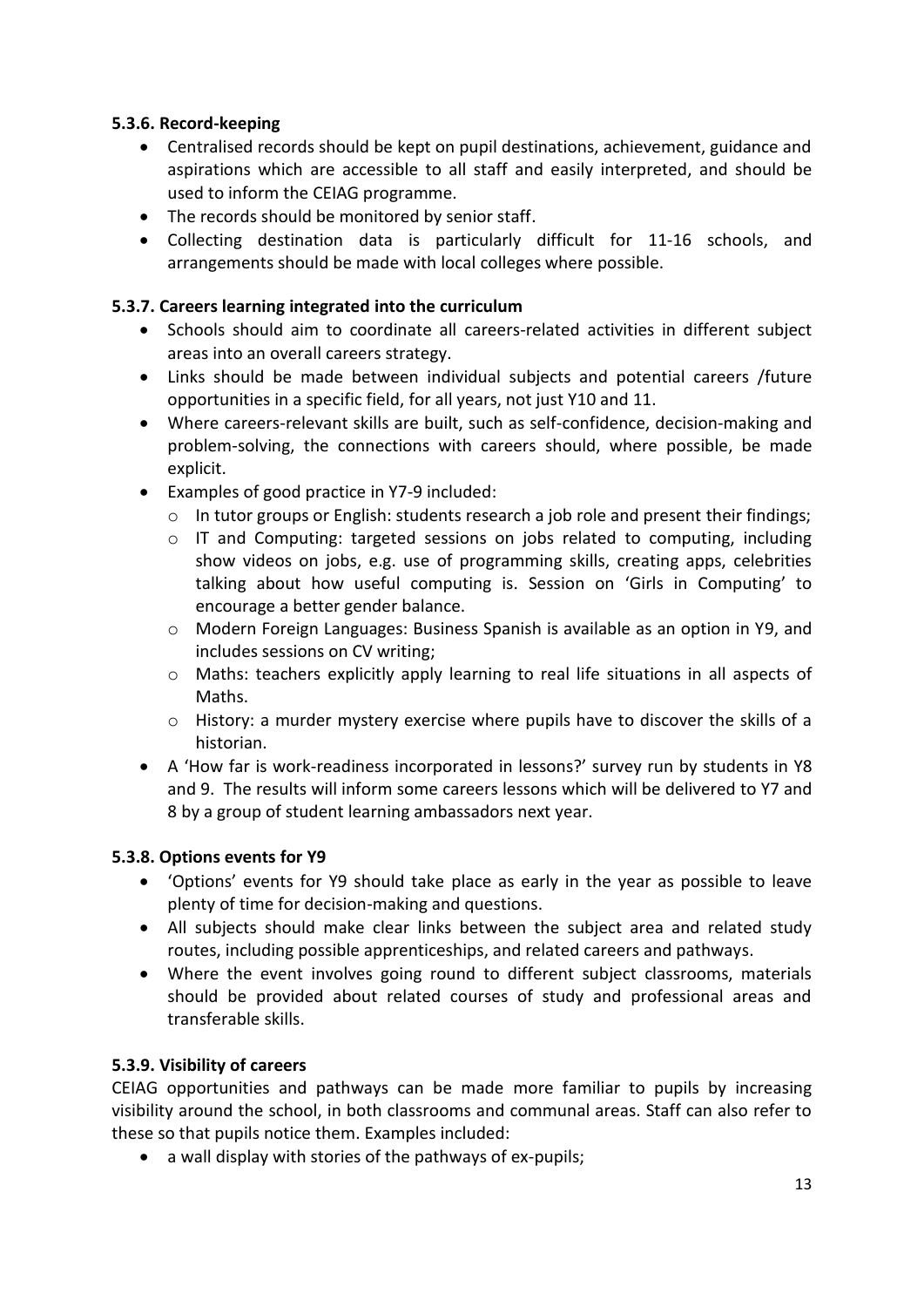- a screen at reception with rolling information about local college and  $6<sup>th</sup>$  form Open Days;
- a wall display with stories and pictures from work experience;
- wall displays in some classrooms showing the different careers linked to a specific subject as well as case studies of different people and the jobs they do.

## **5.3.10. Careers-related events and activities run by the school providing industry insights**

CEIAG activities run in-house which can potentially provide industry insights and increase engagement with employers support the regular curriculum work in CEIAG, inspire pupils and are free of cost.

- The local authority careers service should be able to support such activities, although at a cost;
- If the event takes place over more than one lesson, it should have a good mix of workshops and talks;
- Volunteer speakers can be found using the staff's own contacts.

*However*

- For the school to organise whole days alone takes a lot of resources in terms of staff time;
- Half a day off timetable might be easier to organise than a full day;
- It will need the full support of teaching staff to make it work well.
- Examples from the project
	- o *'Careers in Humanities day' for Y7 run by the school and volunteers found through staff contacts. (Full day cost free)* The pupils interviewed visiting volunteers and some staff on their different careers to gain an understanding of the job, the qualifications needed, the pathways into the job.
	- o *Take yourself to work day for Y8 and Y9 (Full day cost free).* Pupils go to work with a member of their own family or friend and shadow them for the whole day. (For those who have no one to go with, staff contacts will be used).
	- o *A series of seminars* with outside speakers from different professional fields.
	- o *'Career Insights'* sessions run by the local qualified careers advisor on specific jobs or job families, e.g. 'So you want to be a doctor...?' which will be open to smaller interested or targeted groups from each year group.
	- o *Labour Market Information sessions for teaching staff run by the local authority (cost will vary).*

#### **5.3.11. Work with parents**

Families are the most influential group over a young person's educational decisions. However, their information on transitions, opportunities and the labour market may be outof-date, or they may be influenced by stereotypes. Ideas for engaging parents include:

- Advice and Information sessions for parents;
- University trips for parents.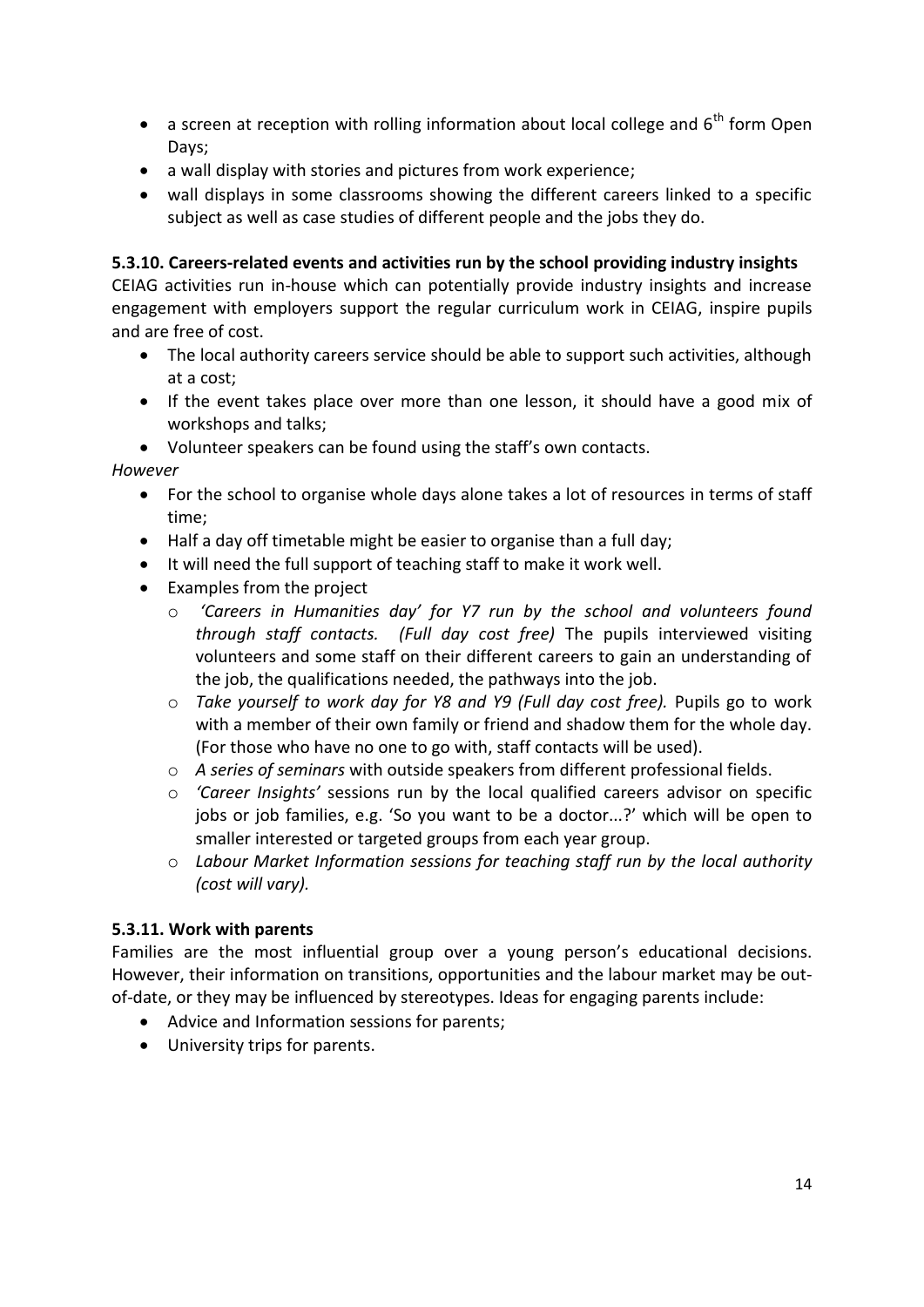## **5.3.12. External provision**

## **5.3.12. i. Developing longer term links with employers and businesses**

Several local and national employers offer CEIAG programmes such as mentoring, visits, trips and work experience. Some of these can be suitable for Years 7-9.

- These work best if they are part of a very structured programme;
- Some only benefit smaller groups.
- Good mentoring programmes include:
	- o international law firm Bird and Bird (Years 8-13);
	- o auditors KPMG (Years 9-13).

#### **5.3.12. ii. Careers-related visits and trips**

- *Annual 'School goes to London Day'* for the whole school, during which all years go on trips to various cultural or sporting destinations, although this is not necessarily specifically careers-related;
- *The Big Bang exhibition for Y8 (free of cost).* A STEM fair including careers workshops, which aims to inspire young people to study STEM subjects.
- *The Centre of the Cell, a science and health education centre in medical research laboratories at Queen Mary University for Y7-10 (Cost= £150 per 40 students).* Aims: to raise career aspirations and improve attainment. Also includes Careers in Science & Health workshops facilitated by university students.

## **5.3.12. iii. Careers-related events run by external organisations providing industry insights and employer engagement**

Working with external providers for one-off careers-related activities.

- These are run by both education providers and other, non-specialist companies which provide educational activities;
- This can be a good option if the school does not have the resources to organise an event in-house;
- Pupils enjoy meeting externals and can be inspired by a new face;
- Workshops should be interactive and engaging.

#### *However*

- External companies can vary a lot and do not always deliver exactly what they promise. For example, the schools found that the number of volunteers expected from Barclays and the Engineering Development Trust was far more than actually turned up on the day;
- They can be expensive;
- Some companies outsource to others which can hinder communication;
- The school needs to ensure that the input will be explicitly careers-related and check the suitability of materials beforehand, as the project schools found that some facilitators did not flag up the careers element enough, and some materials were pitched too high for Y7-8, despite having been marketed as suitable;
- Teachers will need to support the event and be present to assist.

Examples from the project:

o *Getting Ahead run by Tower Hamlets Education Business Partnership for Y9. (Full-day cost varies).* A series of workshops on different work and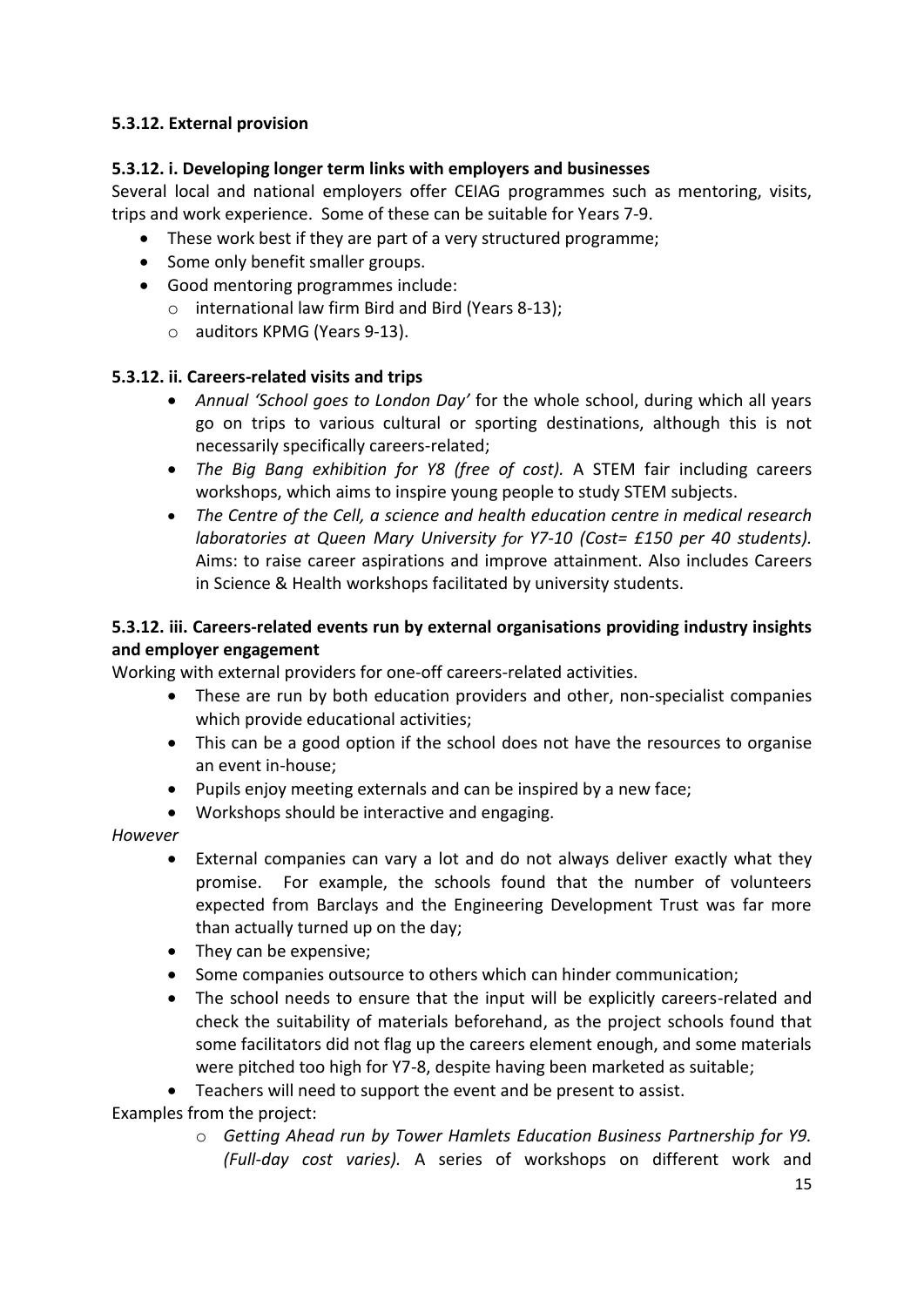employability skills such as making a good first impression, listening and communicating, understanding employer expectations, working in a team, problem solving, applying for a job and developing good interview skills.

- o *Pathways Event organised by Newham Education Business Partnership for Y9. (Full day £3400).* Aims: to provide context for GCSE options, and widen Y9s horizons regarding careers and aspirations. Professionals from six different fields, three universities, two local colleges and an apprenticeship provider gave workshops for the students.
- o *Barclays LifeSkills Event run by a Barclays trainer and volunteers for Y7 (Full day no fee).* Aims: young people are helped to gain the skills they will need in the world of work, including budgeting, researching a job, presentation skills and confidence building.
- o *The Real Game run by several members of staff trained to conduct the game with pupils by a Real Game Trainer for Y7 and 8. (Full day/ half day/ or can be split into several modules and used over a longer period. Online licence £150; trainer negotiable fee).* A teaching resource on lifestyles, career development, job-roles, decision-making and budgeting.
- o *'Careers in STEM day' facilitated by the Engineering Development Trust and Hands on Science supported by STEM ambassadors for Y7. (Full day cost £1500).* Aim: To inform about, and inspire pupils into, STEM careers*.* The students participated in three different hands-on STEM challenges in teams and the day concluded with a 'Careers in STEM' presentation.
- o *'Careers in the Arts day' facilitated by Half Moon Theatre for Performing Arts (Full day cost £1694 +VAT) and Street Style Surgery for Creative Arts (Full day cost approx £1600) for Y8.* Performing Arts sessions: stage management and lighting; arts administration and marketing; acting and directing; music and sound. Creative Arts sessions: collaborative design; sculpture; print-making; public art. All facilitators provided a careers trajectory presentation.

#### **5.3.12. iv. Online resources**

Online resources can be a good way of engaging large numbers of pupils at the same time, or giving them the chance to research careers and opportunities at their own pace.

- However, specific programmes vary considerably;
- Computer access can be a problem.

Example trialled during the project:

 *'Believe in young people' online psychological test about possible future careers with work experience options. (Cost £1000 to register whole school for 2yrs.) Trialled by Y8 and some staff.* 

However, it was discovered in the trial that several girls were getting the same result in the test, and being recommended 'Supermodel' as a future career. Alternative online packages are suggested in the 'Useful Links' section below.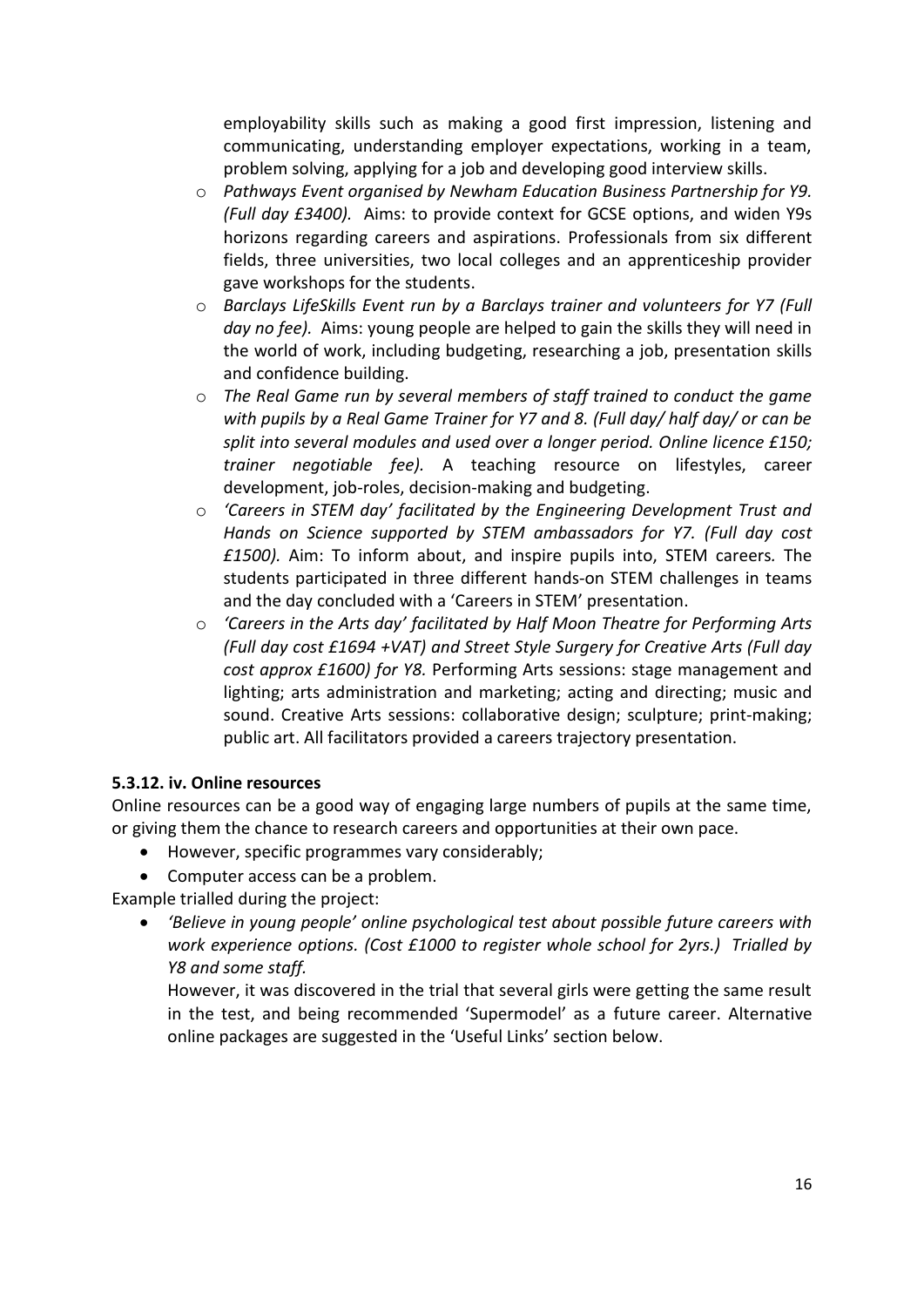## <span id="page-18-0"></span>**6. Impact of the enhanced programme of school-based CEIAG 2013-14**

## <span id="page-18-1"></span>**6.1. Staff**

Interviews towards the end of the year suggested that the enhanced CEIAG programme had had some impact on some staff.

Staff are more engaged:

- "Teachers are getting more involved in CEIAG than they would otherwise". (Careers Coordinator School 1)
- "After the CPD session I've seen some change in some staff." (Student Aspirations Officer, School 2).

Staff are making connections with careers more:

- "Nearly all the teachers at School 1 who gave an options assembly this year mentioned careers." (Careers Coordinator School 1)
- The Maths teacher in School 2 has made a new careers display on his classroom wall.

CEIAG is becoming a little more integrated:

 The teacher of the new GSCE in Business Studies has come to the careers coordinator for support with his planning, in order to get advice on integrating CEIAG in his curriculum right from the start.

#### <span id="page-18-2"></span>**6.2. Students**

Focus group discussions and written evaluations after the events suggested that some, although not all, students had benefitted in several different ways from the enhanced programme:

Aspirations are more realistic:

- "you could see how real life is going to be when you are older, it helped you to realise what you are going to do [...] how much money you are going to spend" (The Real Game, Y7 pupil, School 1)
- "Architecture….I changed [my mind], I wanted to be an explorer". (Careers assemblies, Y9 pupil, School 1)

Horizons are broadening:

- "It was really useful because people from different jobs came and from that we could decide our options and it could help us in our life" (Pathways event , Y9 pupil, School 1)
- "I liked it cos we learned different things, I'd never done engineering before at all so I learnt that you can do engineering with anything even scrap stuff, you can make it and plan design". (STEM day, Y7 pupil, School 2)
- "...it was good, I liked the Art one cos I thought if you wanted to do Art you had to be an art teacher and teach kids how to draw but there's more stuff to do like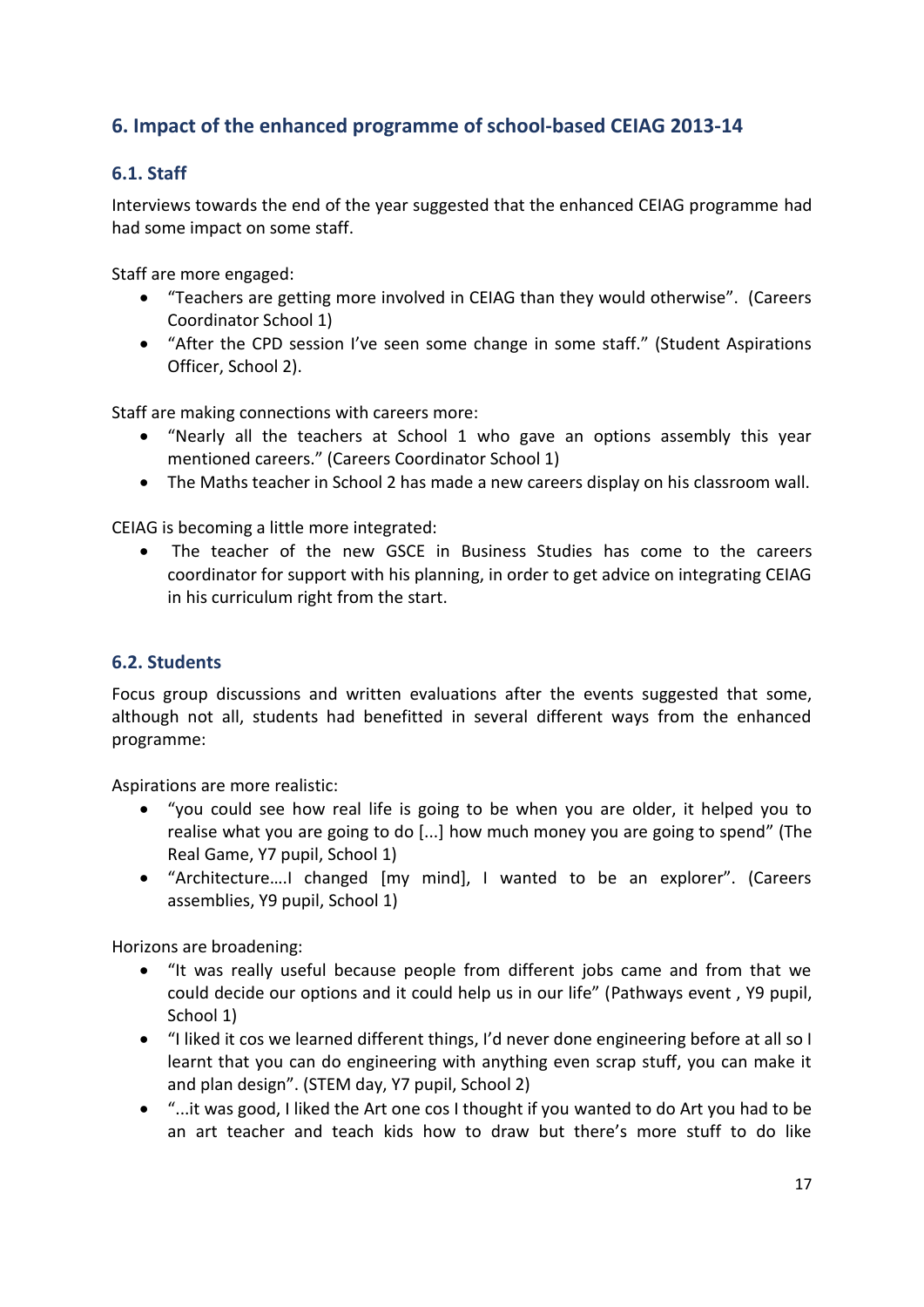illustrator, graphic designer so you can see there's so many jobs in that subject". (Careers in the Arts day, Y8 pupil, School 2)

 "The thing I most liked about the event was that I learnt a lot about team work and creativity and I found where my skills lie." (STEM day, Y7 pupil, School 2)

Making good decisions

- "Before the careers things I didn't know what options to take but after that I now know what to do, I'm going to be choosing History, RE and IT, I just enjoy them and think they'll lead me somewhere in the future" (Careers assemblies and Pathways event, Y9 pupil, School 1)
- "I really want to be a photographer, I'm not very arty or anything but I really enjoy it and I'm not sure if I really want to be an English teacher". (Careers in the Arts day, Y8 pupil, School 2)

Being more confident

- "...he said that if somebody asks you what you want to do if you don't tell them with confidence that means you don't really want to do it, so that made me think as well as I need to make sure that I'm 100% sure that I do want to do what I want to do and if anyone asks me I need to hold my hand up straight and say yeah this is what I wanna do even if anyone laughs at me". (Pathways event, Y9 pupil, School 1)
- "I wasn't too confident if I wanted to be a solicitor before this but after the event and the assemblies we had I'm confident". (Careers assemblies and Pathways event, Y9 pupil, School 1)

## <span id="page-19-0"></span>**7. Conclusions and recommendations**

#### <span id="page-19-1"></span>**7.1.General**

- Some schools may be somewhat unprepared for their new statutory requirement to provide CEIAG and would benefit from increased support and guidance. However, the shift in responsibility from the local authority to schools for CEIAG has, to some extent, opened up the potential for more flexibility in terms of CEIAG.
- Although Careers Education has been removed from the statutory requirement, this study suggests it adds considerable value to any CEIAG programme and provides the context for one-to-one guidance sessions.
- Starting CEIAG work with Years 7-9 rather than waiting until Y10 or even Y11 provides context for GCSE choices, can widen horizons, help pupils to aspire higher or more realistically, and increase their awareness of alternative pathways.
- Schools would appreciate more support in delivering CEIAG provision, including more comprehensive Labour Market Information (LMI), support with staff CPD and timely and up-to-date information on events and opportunities. Some Local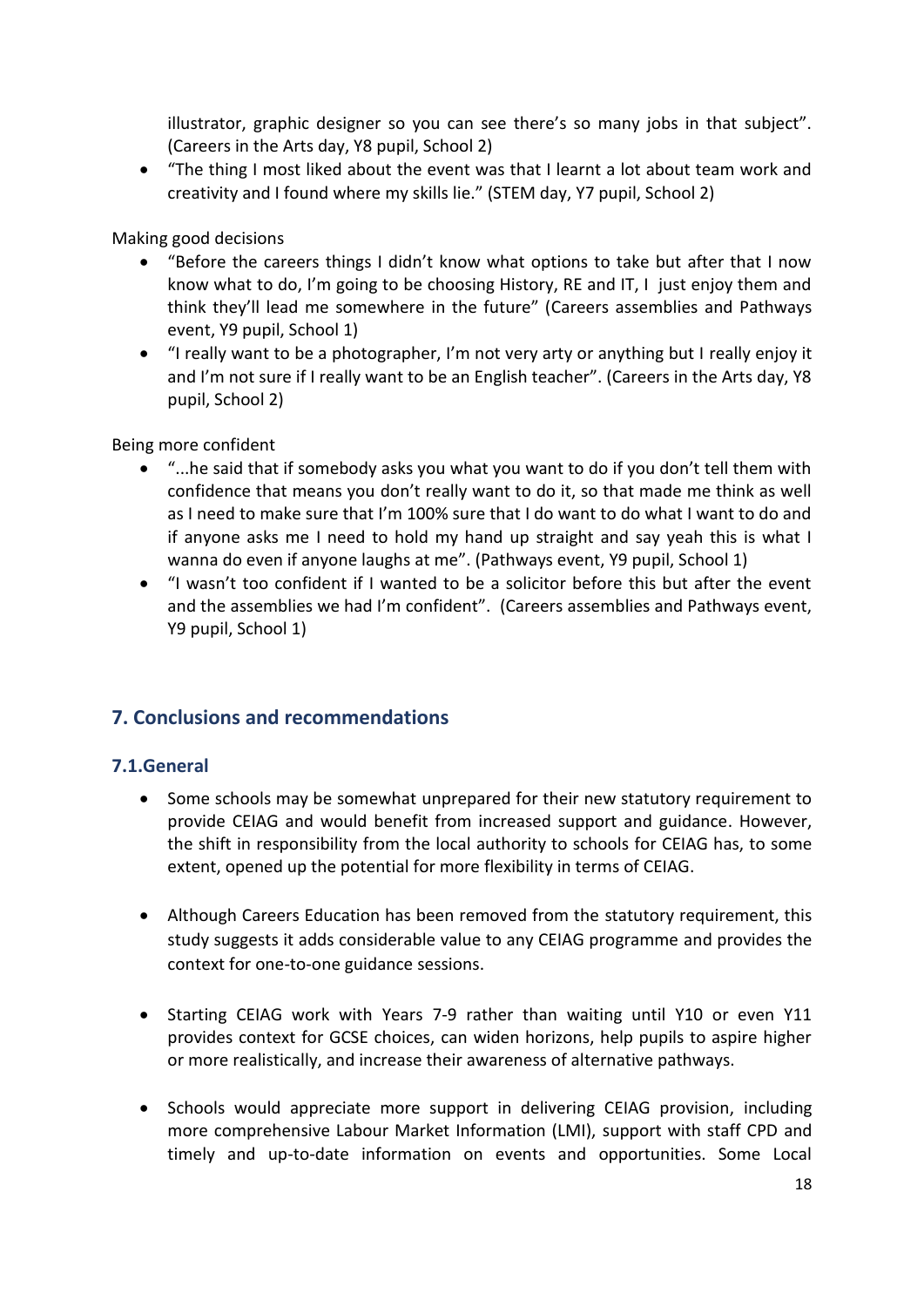Authority careers services provide services such as these for a fee, which schools could potentially make more of. The National Careers Service (NCS) is also planning an extension of its services to provide such support in the near future.

 A regularly-updated database of local organisations and employers who provide careers input would be very useful to schools. The NCS and GLA are planning on providing this service.

## <span id="page-20-0"></span>**7.2 The role of schools**

There is a great deal that schools can do to enhance their CEIAG work. From our experiences on this project, the following recommendations can be made:

#### **7.2.1. Internal provision**

- CEIAG should be a strategic priority for the school. The Headteacher needs to be fully on board and provide leadership.
- CEIAG work should be coordinated by a member of the senior leadership team who directly line manages and supports a Careers Coordinator.
- A staff working group can help progress the CEIAG agenda and can raise awareness and enthusiasm among other staff to support initiatives. The senior leadership team does need to be perceived as leading the agenda, even if they do not always attend. It will work best if a key person from each department is a member.
- A student working group can give pupils a voice in the CEIAG agenda and raise awareness and enthusiasm among the pupil body for CEIAG.
- Centralised records should be kept on pupil destinations, achievement, guidance and aspirations which are accessible to all staff, and should be used to inform the CEIAG programme.
- CPD for the Careers Coordinator is important for keeping up-to-date with a fastchanging area, to be able to provide the best possible CEIAG programme.
- CPD sessions for staff in CEIAG can inspire them to support the CEIAG agenda, give them the opportunity to communicate about what they do already in order to create a more structured approach, and support them to integrate careers work into their subject areas.
- CEIAG opportunities and pathways can be made more familiar to pupils by increasing visibility through wall displays, noticeboards and screens at strategic points around the school, in both classrooms and communal areas. Staff can refer to these.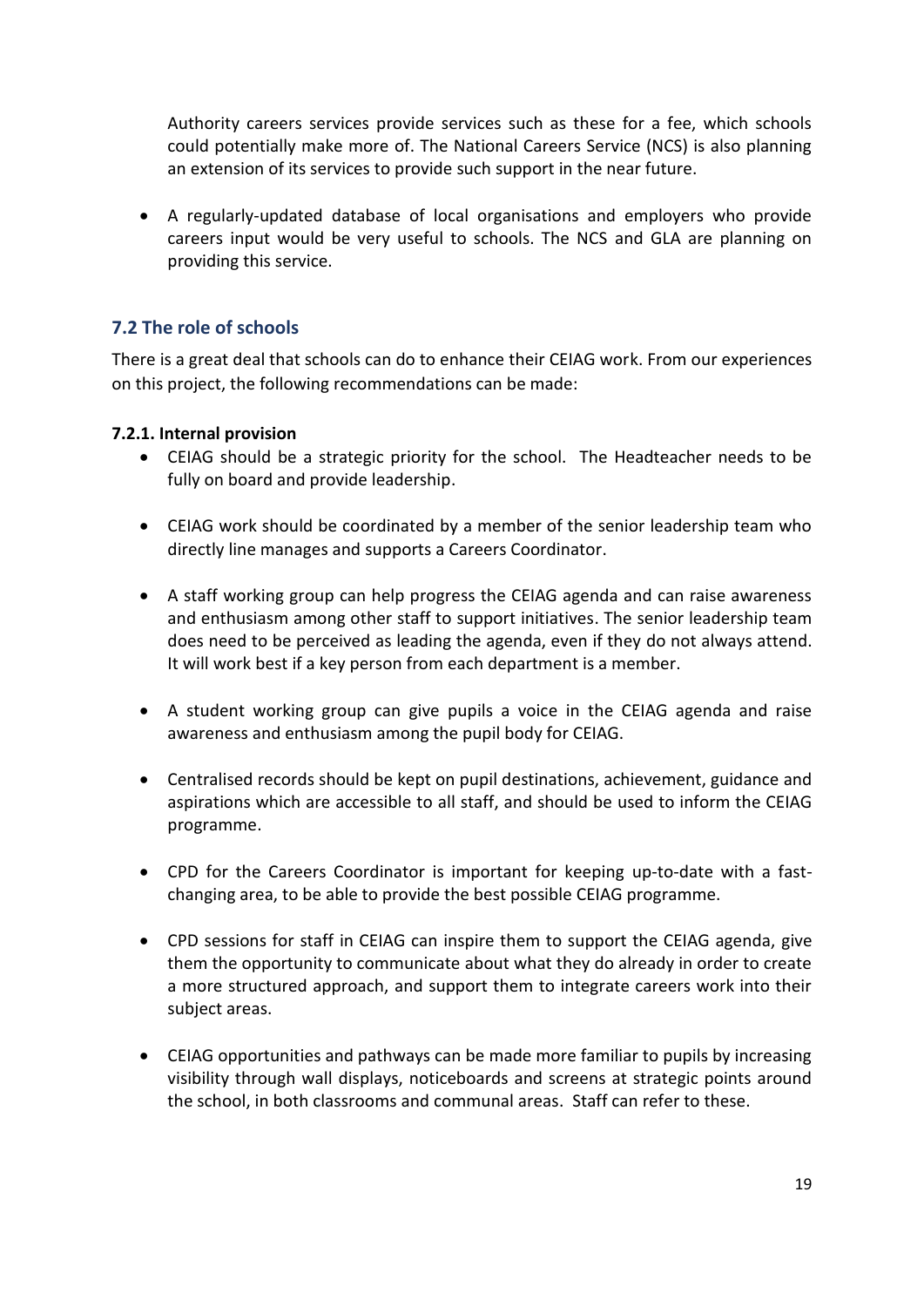- The links between individual subjects and study routes/ careers should be made clear for pupils choosing their GCSE options, both in individual subjects and during 'Options' events.
- 'Options' events for Y9 should take place early in the year to leave plenty of time for decision-making and questions. All subjects should make clear links between the subject area and related study routes, including possible apprenticeships, and related careers and pathways.
- Pupils should have the opportunity to find out about all different kinds of education and training routes, from Russell Group universities to apprenticeships and NVQ's.
- Off-timetable activities (full day or half day) which can provide industry insights support the regular curriculum work in CEIAG and inspire pupils and are free of cost.
	- o For the school to organise whole days alone takes a lot of resources;
	- o Half a day off timetable might be easier to organise than a full day;
	- $\circ$  If pupils are expected to stay in school, the event should have a good mix of workshops and talks;
	- o It will need the full support of teaching staff to make it work well;
	- o Volunteer speakers can be found using the staff's own contacts.

#### **7.2.2. External support for schools**

- Working with external education providers for one-off activities can provide industry insights and increase employer engagement.
	- $\circ$  This can be a good option if the school doesn't have the resources to organise an event in-house;
	- o Pupils enjoy meeting externals and can be inspired by a new face;
	- o Workshops should be interactive and engaging;

#### *However*

- o External companies can vary a lot and do not always deliver what they promise;
- o They can be expensive;
- o Some companies outsource to others which can hinder communication;
- o The school needs to ensure that the input will be explicitly careers-related and check the suitability of materials beforehand.
- Several local and national employers offer CEIAG programmes which provide longer programmes of engagement such as mentoring, visits and trips. These work best if they are part of a very structured programme but some only benefit smaller groups.
- Several local and national providers offer trips for school groups which can broaden pupils' horizons and provide Careers Education. These are particularly beneficial if the careers element is made explicit.
- Online resources can be a good way of engaging large numbers of pupils at the same time, or giving them the chance to research careers and opportunities at their own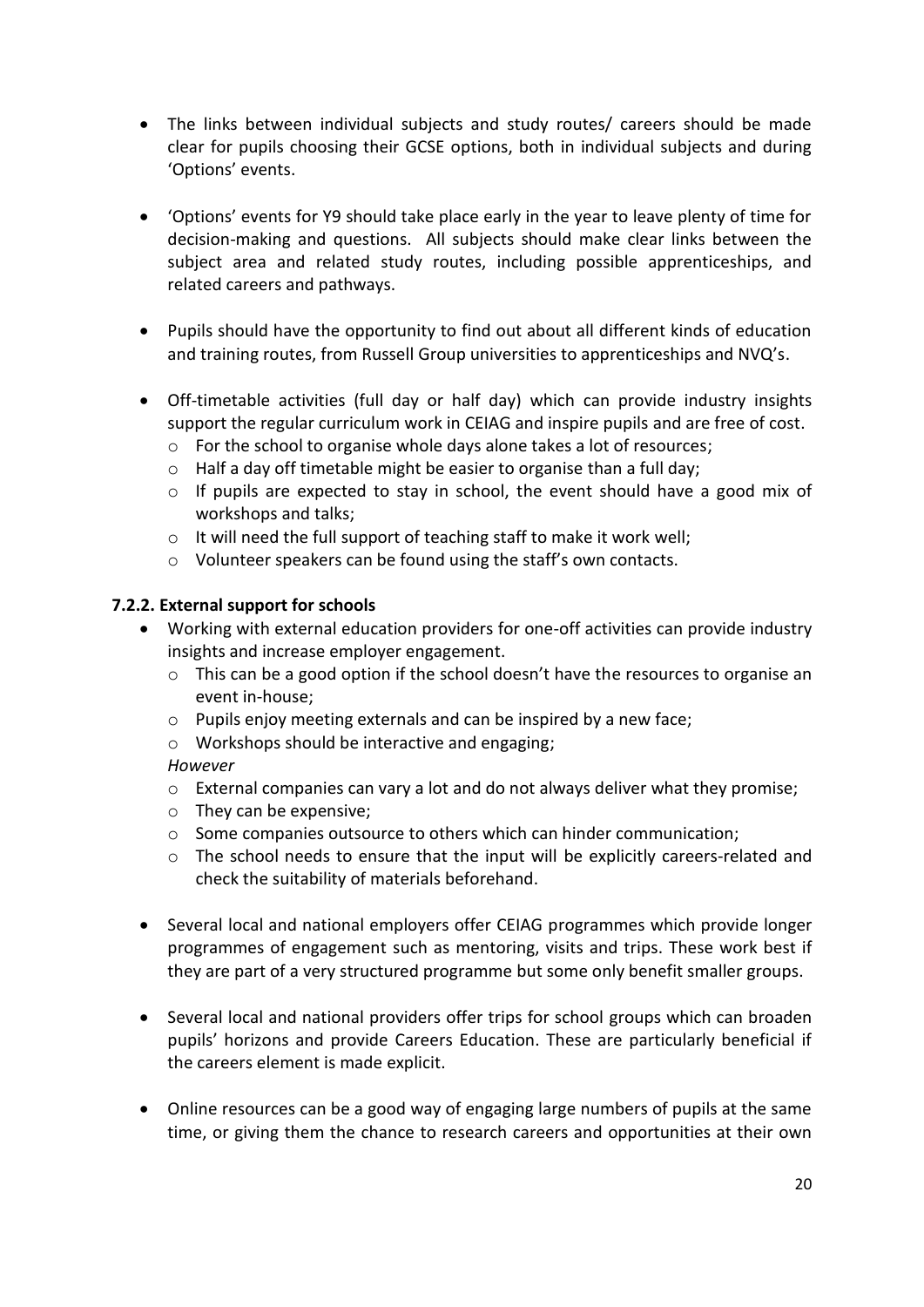pace. However, specific programmes vary considerably and computer access is lacking in some schools.

#### <span id="page-22-0"></span>**8. Bibliography**

- Career Development Institute (2013) *The ACEG framework for careers and work-related education.* Association for Careers Education and Guidance.
- Colley, H. & Chadderton, C. (2008) *Supporting sustainable progression post-16.* Report for the Learning and Skills Council.
- Department for Education (2014) *Careers guidance and inspiration in schools*. *Statutory guidance for governing bodies, school leaders and school staff.* [https://www.gov.uk/government/uploads/system/uploads/attachment\\_data/file/302422/Careers\\_St](https://www.gov.uk/government/uploads/system/uploads/attachment_data/file/302422/Careers_Statutory_Guidance_-_9_April_2014.pdf) atutory Guidance - 9 April 2014.pdf
- Fuller, A. (2012) *Hybrid qualifications, institutional expectations and youth transitions.* Presentation given at Progression and transitions: more than university and A-Levels, SRHE London,  $8^{th}$  November.
- Greater London Authority Intelligence Unit (2012) *Unemployment in London*. Intelligence Update 2010-12 [http://www.london.gov.uk/sites/default/files/Update%20102012%20Unemployment%20in%20Londo](http://www.london.gov.uk/sites/default/files/Update%20102012%20Unemployment%20in%20London.pdf) [n.pdf](http://www.london.gov.uk/sites/default/files/Update%20102012%20Unemployment%20in%20London.pdf) .
- Hodgson, A. & Spours, K. (2012) *14+participation, progression and transition to higher study and employment*. Presentation given at Progression and transitions: more than university and A-Levels, SRHE London, 8<sup>th</sup> November.
- London Councils (2013) *Pioneering careers work in London. A framework for leadership and delivery of careers work in schools and colleges*. London: London Councils
- Mann, A. (2012) *It's who you meet: why employer contacts at school make a difference to the employment prospects of young adults.* Education and Employers Taskforce.
- McCrone, T., Marshall, H., White, K., Reed, F., Morris, M., Andrews, D., Barnes, A. (2009) *Careers coordinators in schools.* National Foundation for Education Research.
- Morgan, S., Hutchinson, J. and Crompton, N. (2007) *Effective Transitions for Year 8 Students.* Derby: Centre for Guidance Studies (CeGS), University of Derby
- OECD (2010) *Learning for jobs.* Synthesis report of the OECD review of vocational education and training.
- OFSTED (2013) *Going in the right direction? Careers guidance in schools from September 2012.* Manchester: Office for Standards in Education.
- The ACEG Framework. (2012) *A framework for careers and work-related education*. Association for Careers Education and Guidance.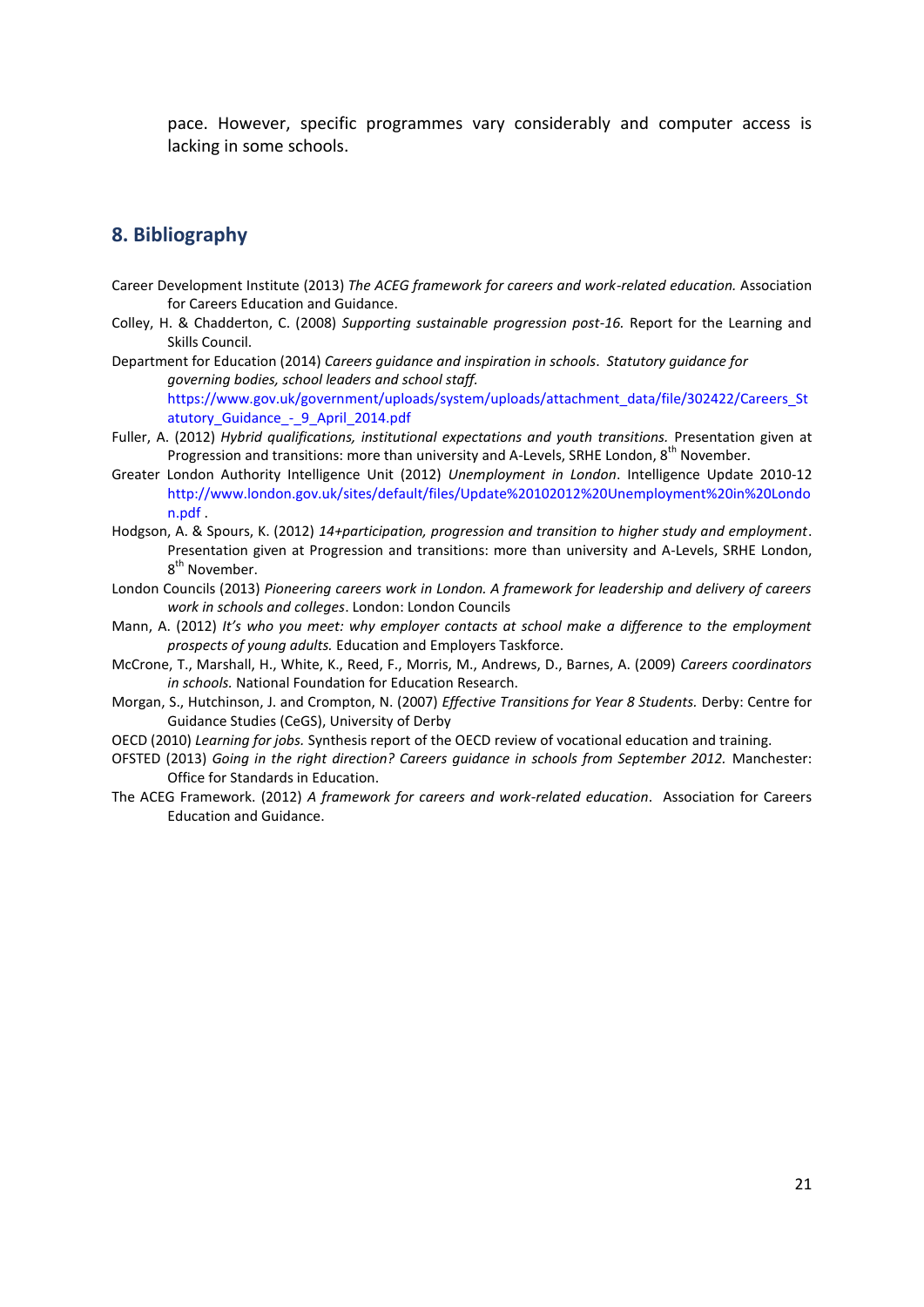## <span id="page-23-0"></span> **9. Useful links for schools in CEIAG, London-based**

A non-exhaustive list of useful links.

#### **Careers general**

Morrisby Careers Guidance

#### [http://www.morrisby.com](http://www.morrisby.com/)

Matrix Standard (quality standard for information, advice and guidance services) accredited provider of a full range of Careers, Information, Advice and Guidance related services, including psychometric assessments, Careers assessment and guidance packages, course finder

#### Fast Tomato

#### <http://www.fasttomato.com/>

Matrix standard accredited web-based careers programme for students aged 13-19 and part of the Morrisby Organisation. Includes career and subject information, advice on exam options, email access to an adviser, links to external websites where students can continue their research and four questionnaires that result in a profile to help students understand how their traits might influence their career and subject choices. It also includes an action plan, targets and exam options for students to record and plan their subject and career exploration plus a management section for careers coordinators, teachers and advisers to track and manage their students.

iCould

#### <http://icould.com/>

Careers wizard, particularly useful for students to identify pathways and careers.

Inspiring the Future

#### <http://www.inspiringthefuture.org/>

Free service across England with volunteers from all sectors and professions going into state secondary schools and colleges to talk about their jobs and sectors.

Speakers for Schools <http://www.speakers4schools.org/>

Cegnet <http://www.cegnet.co.uk/> News, resources, newsletter, events

Prospects <http://www.prospectseducationresources.co.uk/> Lots of resources of careers education and apprenticeships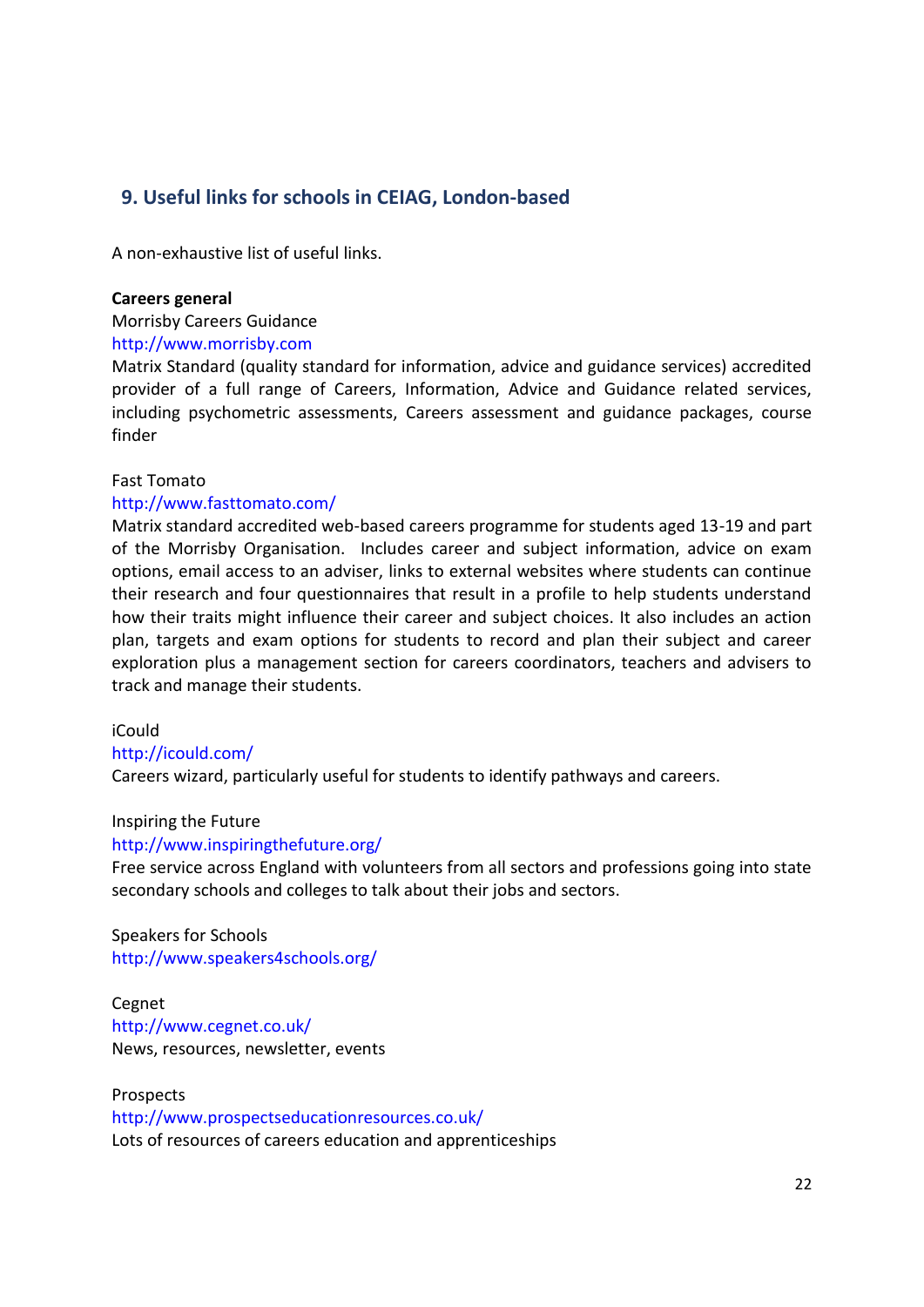## Careersoft <http://www.careersoft.co.uk/>

Makes careers software, has lots of useful links to software on their site

#### Career detectives

#### <http://www.biggreenfox.com/>

Careers board game resource for teachers, designed to embed careers education within the core curriculum, making links between educational subjects and future career opportunities.

#### The Real Game

#### <http://www.realgame.co.uk/>

A teaching resource on lifestyles, career development, job-roles, decision-making and budgeting.

Newham Education Business Partnership <http://www.nebp.org.uk/secondary/>

Tower Hamlets Education Business Partnership <http://thebp.org/>

East London Business Alliance <http://www.elba-1.org.uk/what-we-do/employment> Opportunities for employability training through their Education and Skills dept.

#### **Apprenticeships**

EEF- The Manufacturers' Organisation <http://www.eef.org.uk/>

#### **Labour Market Information**

London data store <http://data.london.gov.uk/london-employability-performance-rating> <http://data.london.gov.uk/labour-market-indicators>

#### **Employers providing careers work**

Barclays LifeSkills <https://www.barclayslifeskills.com/> Employability and skills workshops and work experience placements

Bird and Bird: Lawyers in Schools <http://www.twobirds.com/en/community/lawyers-in-schools> Mentoring scheme

**Science, Technology, Engineering and Mathematics** STEMNET: Science, Technology, Engineering and Maths Network. <http://www.stemnet.org.uk/>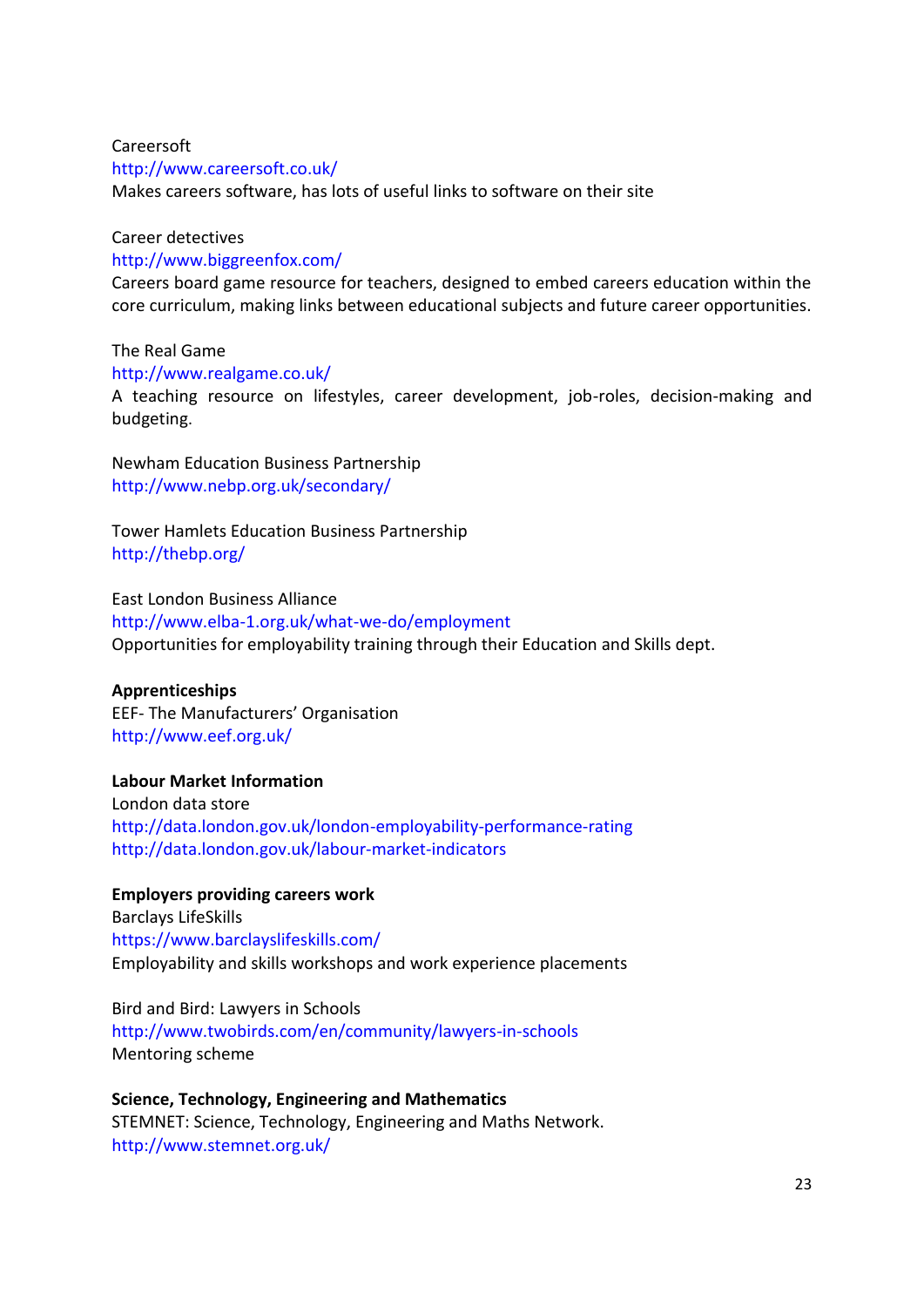STEMNET's flagship program is the STEM Ambassador scheme. Through the program, volunteers are identified, undertake a short training course (2 hours) and are made available to schools. Ambassadors support both promotion of STEM subjects and enhancement of learning primarily through STEM Clubs which explore STEM projects outside of the school timetable/prescribed curriculum.

Teen Tech <http://www.teentechevent.com/schools/careers-advice/teachers/> Science, careers resources and events for teachers and pupils.

Future Morph <http://www.futuremorph.org/> Resources for teachers on science careers

Classroom Medics <http://www.classroommedics.co.uk/> Careers workshops and festivals.

Centre of the Cell <http://www.centreofthecell.org/index.php> Education and health charity, offering careers workshops aiming to raise career aspirations

The Big Bang Fair <http://www.thebigbangfair.co.uk/> A STEM fair including careers workshops, which aims to inspire young people to study STEM subjects.

The Engineering Development Trust <http://www.etrust.org.uk/>

The trust runs a range of programs aimed at supporting talented young people, aged 11-21, to progress successfully through to careers in engineering, science and technology

#### **Careers in the City**

City Careers Open House run by The Brokerage, City Link <https://www.thebrokerage.org.uk/city-careers-open-house> Aims to raise the aspirations of young people living in the City fringes and increase their awareness of career opportunities in the 'Square Mile'.

#### **Citizenship**

ASDAN accrediting body [http://www.asdan.org.uk/About\\_ASDAN](http://www.asdan.org.uk/About_ASDAN) <http://www.asdan.org.uk/media/downloads/Employability-Pre16-Sept2013.pdf> Resources for teachers in PSHE and Citizenship

**Arts** Arts Hub